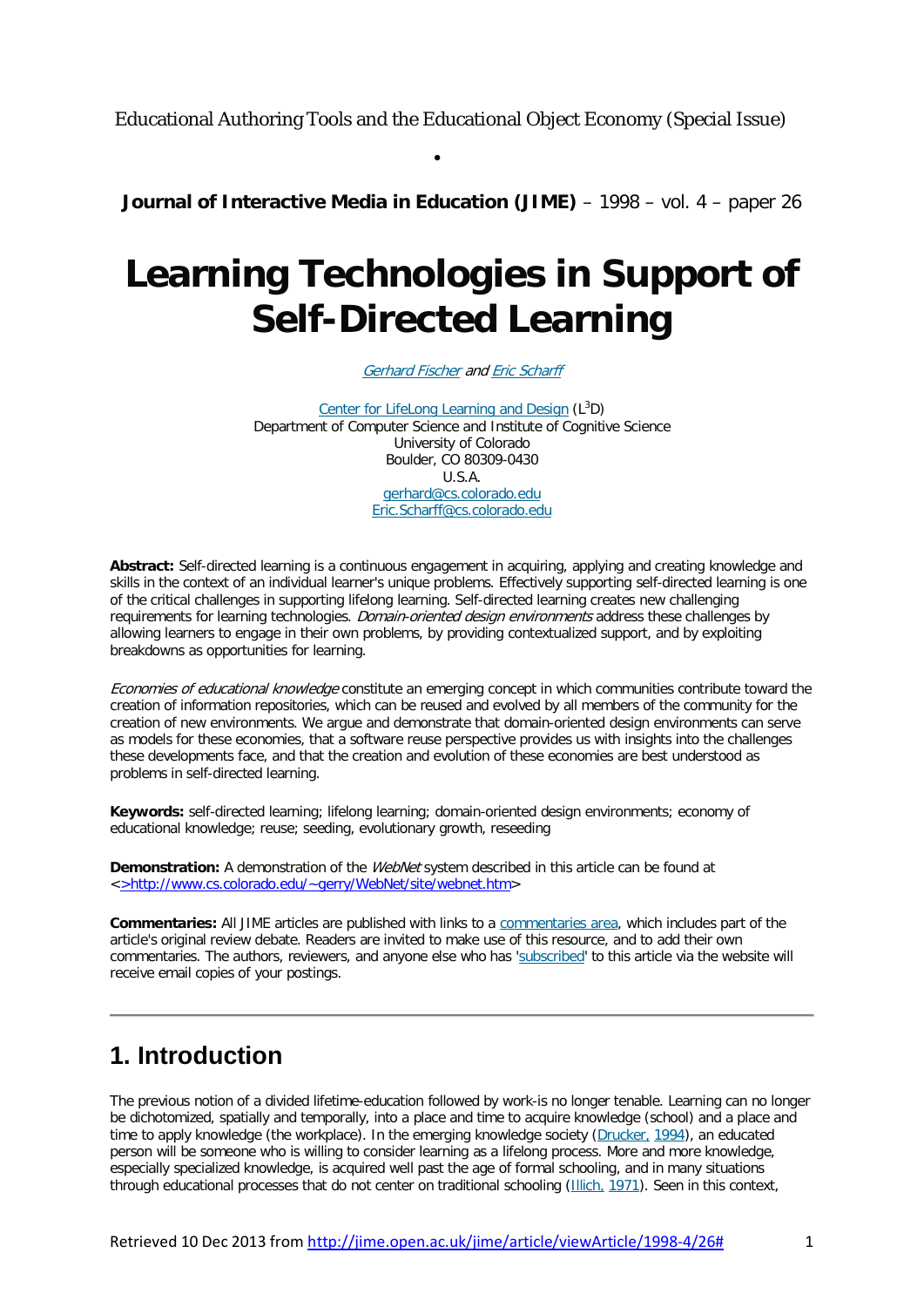working, learning, and collaboration become intimately intertwined rather than being three different and distinct activities.

Lifelong learning has emerged as one of the major challenges for the worldwide knowledge society of the future. Lifelong learning has been given considerable international attention by the European Community, which proclaimed 1996 to be the "European Year of Lifelong Learning," and by UNESCO, who has included "Lifetime Education" as one of the key issues in planning for the future. The G7 group of industrialized nations has named "Lifelong Learning" as a main strategy in the fight against unemployment. Despite this great interest, there are few encompassing efforts to tackle the problem in a coherent way.Lifelong learning cannot be investigated in isolation by looking at only one small part of it, such as K-12 education, university education, or worker reeducation. Lifelong learning needs to promote effective educational opportunities in the many learning settings through which people pass, including home, school,work, and communities.

Supporting lifelong learning requires a suite of complementary approaches including intelligent tutoring systems, design environments, performance support systems, on-demand learning, coached simulation systems, intelligent help and advisory systems, and collaborative systems. Exploring these systems has been the shared objective of the East/West Consortium (see [Spohrer,](http://jime.open.ac.uk/jime/article/viewArticle/1998-4/26#SPOHRER+SUMNER+BUCKINGHAM+SHUM(1998)) et al., 1998, this issue). This article focuses on one of the most important approaches in support of lifelong learning: supported self-directed learning. Self-directed learning is critical when learning becomes an integral part of life-driven by our desire and need to understand something or to get something done, instead of merely solving a problem given in a classroom setting. A lifelong learning perspective implies that schools and universities need to prepare learners to engage in self-directed learning processes because this is what they will have to do in their professional and private lives outsides of the classroom.

The challenge for environments supporting self-directed learning is to allow learners to work on authentic problems and tasks of their own choosing, and yet still provide them with learning support contextualized to their chosen problem. Although repositories of objects are an important resource for designers creating artifacts within a certain domain, economies of educational *knowledge*, not just of *objects*, must address the self-directed learning needs of the community that the economy is meant to support. These challenges, some of our approaches to them, and their illustrations in the context of educational economies of knowledge form the core of this article.

This article will first discuss in section 2 the need for and the theoretical grounding of self-directed learning. Section 3 describes domain-oriented design environments, their structure, and process models for their creation and evolution. Section 4 uses different systems, which represent pieces of economies of educational knowledge (such as Gamelan, the Educational Object Economy, and the AgentSheets Behavior Exchange), to illustrate the need to support self-directed learning to make these environments sustainable efforts that enhance the practice of knowledge workers. Section 5 discusses the strengths and weaknesses of different economies of educational knowledge and articulates some specific challenges for future research.

# **2. Self-Directed Learning**

### **2.1 Current Theories of Learning**

Current trends in educational theory make the following fundamental assumptions about *learning* [\(Resnick,](http://jime.open.ac.uk/jime/article/viewArticle/1998-4/26#RESNICK(1989)) 1989):

Learning is a process of **knowledge construction** not of knowledge recording or absorption (Harel and [Papert,](http://jime.open.ac.uk/jime/article/viewArticle/1998-4/26#HAREL+PAPERT(1991)) [1991\)](http://jime.open.ac.uk/jime/article/viewArticle/1998-4/26#HAREL+PAPERT(1991))-and it requires environments in which learners can be active designers and contributors rather than passive consumers [\(Fischer,](http://jime.open.ac.uk/jime/article/viewArticle/1998-4/26#FISCHER(1998)) 1998). Research in end-user programming and end-user modifiability [\(Nardi,](http://jime.open.ac.uk/jime/article/viewArticle/1998-4/26#NARDI(1993)) 1993) contributes toward this goal. In systems such as AgentSheets and Hypergami (see [Repenning](http://jime.open.ac.uk/jime/article/viewArticle/1998-4/26#REPENNING+IOANNIDOU+AMBACH(1998)) et al., 1998, and Eisenberg and [Eisenberg,](http://jime.open.ac.uk/jime/article/viewArticle/1998-4/26#EISENBERG+EISENBERG(1998)) 1998, this issue), learners construct new knowledge through interaction with the system and the creation of new artifacts with these software tools. Actively constructing knowledge engages learners and emphasizes the need for learners to construct knowledge in a manner appropriate for them.

Learning is highly **tuned to the situation** in which it takes place (Lave and [Wenger,](http://jime.open.ac.uk/jime/article/viewArticle/1998-4/26#LAVE+WENGER(1991)) 1991; [Suchman,](http://jime.open.ac.uk/jime/article/viewArticle/1998-4/26#LAVE+WENGER(1991)) 1987) requiring environments that are domain-oriented and support human problem-domain interaction (the connection between people and the domain specific problems that they face) and not just human-computer interaction. In a typical activity (such as working or playing), individuals are acting until they encounter a breakdown and they reflect about the breakdown [\(Fischer](http://jime.open.ac.uk/jime/article/viewArticle/1998-4/26#FISCHER+NAKAKOJI+OSTWALD+STAHL+SUMNER(1993)) et al., 1993). These breakdowns (originating from missing knowledge, misunderstandings about the consequences of actions, and so on)are key to situated learning. Schön [\(Schön,](http://jime.open.ac.uk/jime/article/viewArticle/1998-4/26#SCHOEN(1983))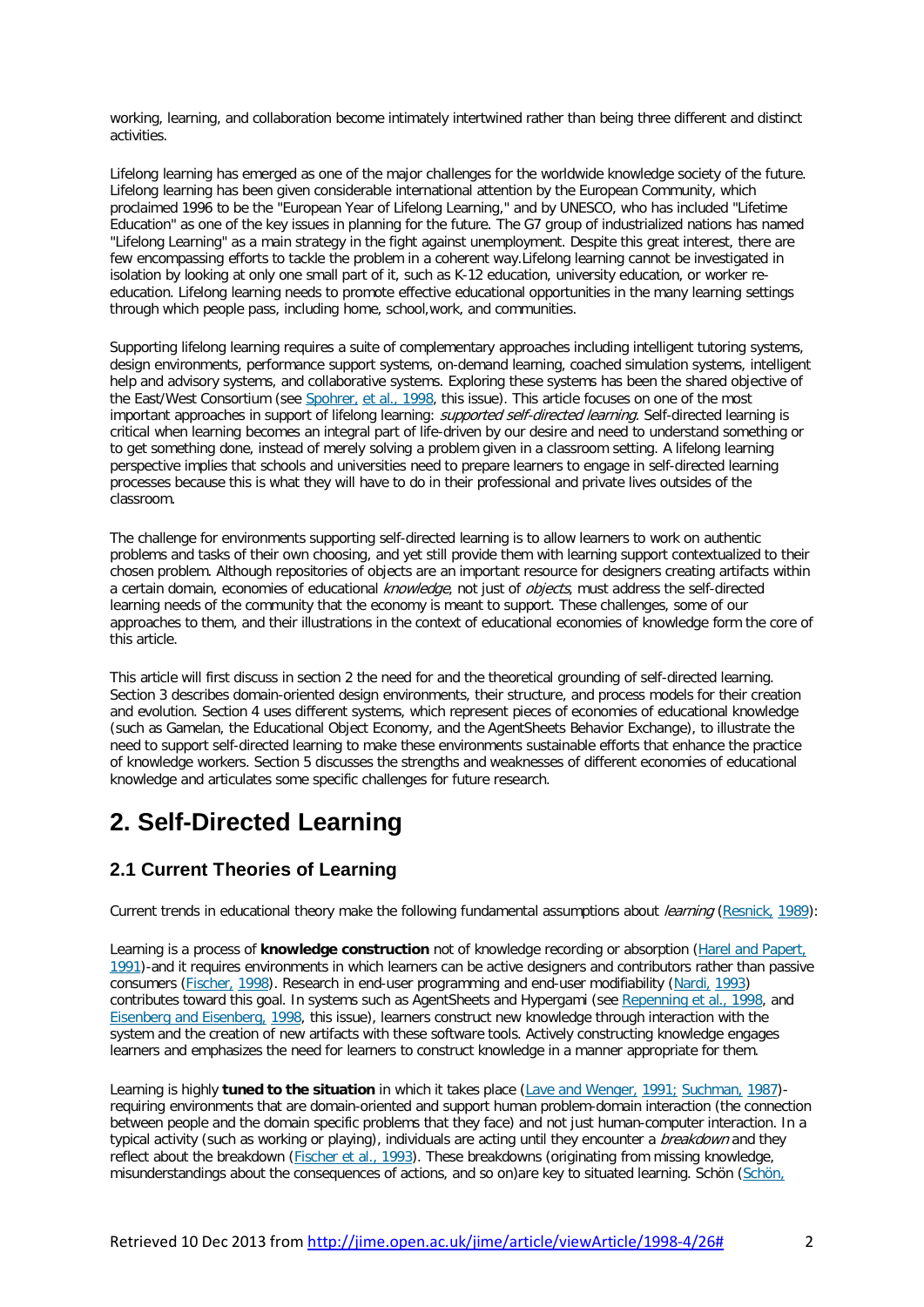1983) calls this reflection-in-action, Norman [\(Norman,](http://jime.open.ac.uk/jime/article/viewArticle/1998-4/26#NORMAN(1993)) 1993) calls it experiential and reflective mode. Because self-reflection is difficult, a human coach, a design critic, or a teacher can help the learner to identify the breakdown situation and to provide task-relevant information for reflection. In our own work, we have explored the possibility of using computational critics [\(Fischer](http://jime.open.ac.uk/jime/article/viewArticle/1998-4/26#FISCHER+NAKAKOJI+OSTWALD+STAHL+SUMNER(1993)) et al., 1993; [Sumner](http://jime.open.ac.uk/jime/article/viewArticle/1998-4/26#FISCHER+NAKAKOJI+OSTWALD+STAHL+SUMNER(1993)) et al., 1997) to provide some of this support when humans are not present. Critics support learners in their own activities by contextualizing existing knowledge within a certain design situation. The information spaces presented and the information provided should be made relevant to the task at hand-something that computational media can achieve, but is impossible for paper and pencil technologies.

Learning is **knowledge-dependent,** meaning people use their existing knowledge to construct new knowledge, requiring environments that support user-tailored information presentations such as *differential descriptions* of new information. For example, if someone who knows MS Word wants to learn HTML,the explanations and examples provided should be different than those given to a learner who knows Framemaker. The cognitive models of users constructed by Intelligent Tutoring Systems (see [Ritter](http://jime.open.ac.uk/jime/article/viewArticle/1998-4/26#RITTER+ANDERSON+MEDVEDEVA+CYTRYNOWITZ(1998)) et al., 1998, this issue) provide some support for presenting knowledge in a form targeted to a specific user.Design critics may be used to tailor information so that it is relevant to the current task.

Learning needs to account for **distributed cognition** [\(Norman,](http://jime.open.ac.uk/jime/article/viewArticle/1998-4/26#NORMAN(1993)) 1993), by which the knowledge and effort required to solve a problem is distributed among various participants. The distribution of knowledge among humans is based on the "symmetry of ignorance" [\(Rittel,](http://jime.open.ac.uk/jime/article/viewArticle/1998-4/26#RITTEL(1984)) 1984) or asymmetry of knowledge between different stakeholders in problem solving. Teaching in classrooms is often conceptualized very differently: it is often fitted "into a mold in which a single, presumably omniscient teacher explicitly tells or shows presumably unknowing learners something they presumably know nothing about" (Bruner, 1996). A critical challenge is a reformulation and reconceptualization of this impoverished and misleading conception. Although this model may be more realistic for early school years [\(Hirsch,](http://jime.open.ac.uk/jime/article/viewArticle/1998-4/26#HIRSCH(1996)) 1996), it is obviously inadequate for self-directed learning processes as they occur in lifelong learning, where knowledge is distributed among many stakeholders and "the answer" does not exist or is not known. Group discussions, conversations around dinner tables, and classrooms have the potential to be places where knowledge is created and constructed by communities of mutual learners. Distribution of knowledge is a central concept for collaboratively constructed knowledge repositories such as Gamelan and the Educational Object Economy (see Sections 4 and 5).

Learning is affected as much by **motivational issues** [\(Csikszentmihalyi,](http://jime.open.ac.uk/jime/article/viewArticle/1998-4/26#CSIKSZENTMIHALYI(1990)) 1990) as by cognitive issues-requiring environments that let people experience and understand why they should learn and contribute something. For example, learning-on-demand [\(Fischer,](http://jime.open.ac.uk/jime/article/viewArticle/1998-4/26#FISCHER(1991)) 1991) lets users access new knowledge in the context of actual problem situations and delivers information about which they are unaware in the context of *their* problem situations. Environments must allow users to take pride in their contributions and be awarded for them.

Learning is not limited to any discrete group of individuals. Even though educational systems deal with "teachers" and "learners" as separate groups, in reality these labels are not universally applicable. As tasks and responsibilities change, all individuals must be continuously learning. For example, educators who are traditionally "teachers" may desire to investigate new technologies to use in their classrooms. However, when exposed to new technology and methodologies for creating educational curricula, teachers become learners in order to understand how to use new opportunities effectively.

#### **2.2 Self-Directed Learning: Beyond the "Gift Wrapping" Approach of New Media**

One of the major misunderstandings in our current debate about enhancing learning with new media is the assumption that technological advances will, by virtue of their very existence, improve the quality of learning. New technologies and media must be more than add-ons to existing practices. New technologies and learning theories must together serve as catalysts for fundamentally rethinking what learning, working, and collaborating can be and should be in the next century.

A major finding in current business reengineering efforts is that the use of information technology had disappointing results compared to the investments made in it [\(Landauer,](http://jime.open.ac.uk/jime/article/viewArticle/1998-4/26#LANDAUER(1995)) 1995). A detailed causal analysis for this shortcoming is difficult to obtain, but it is generally agreed that a major reason is that information technologies have been used to mechanize old ways of doing business, rather than fundamentally rethinking the underlying work processes and promoting new ways to create artifacts and knowledge.

We claim that a similar argument can be made for current uses of technology in education: it is often used as an add-on to existing practices rather than a catalyst for fundamentally rethinking what education should be about in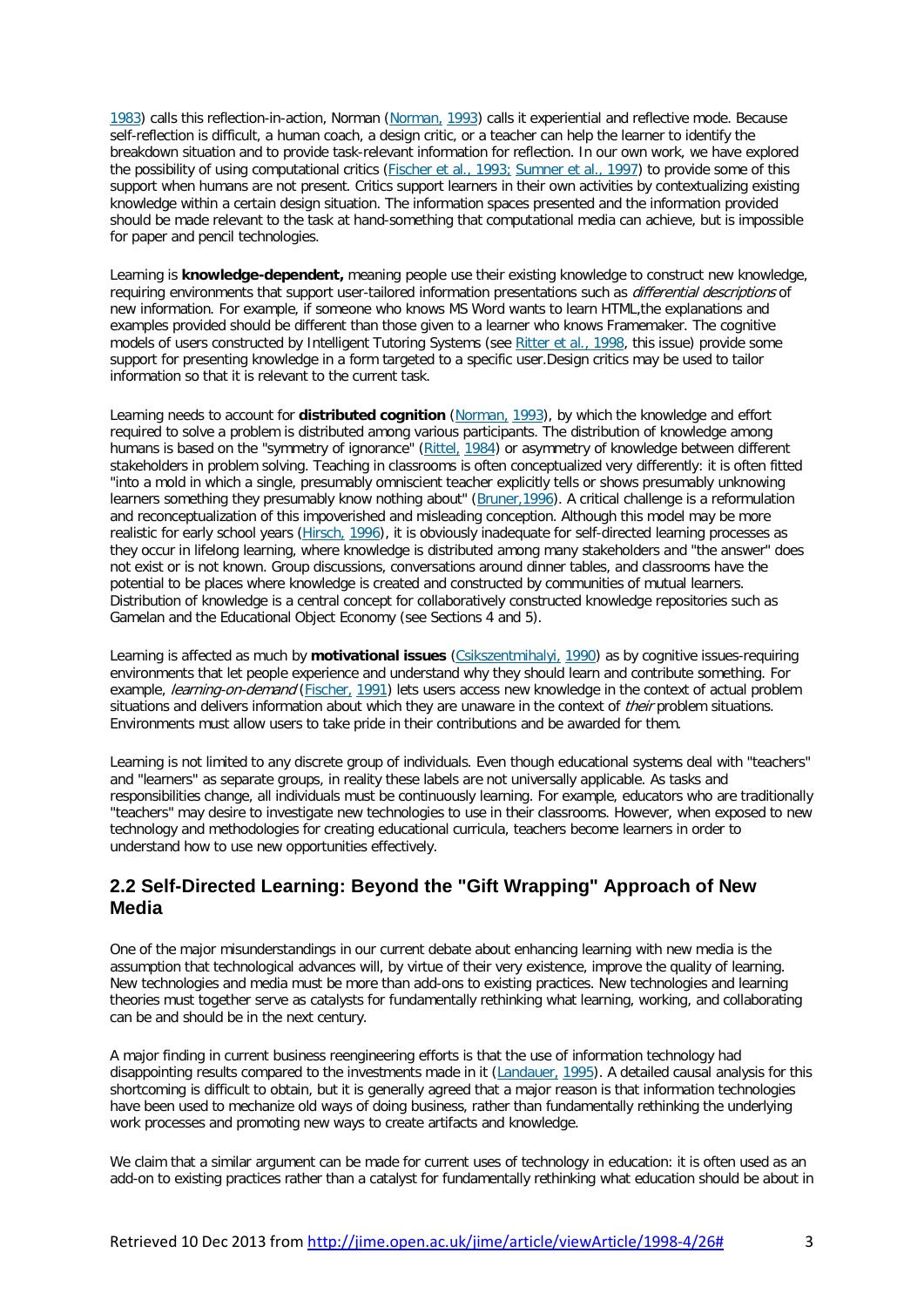the next century. For example, the "innovation" of making transparencies available on the Web rather than distributing copies of them in a class takes advantage of the Web as an electronic information medium. This may change the economics of teaching and learning, but it contributes little to introducing new epistemologies. Old frameworks, such as instructionism, fixed and "balkanized"curricula, memorization, decontextualized rote learning, and so forth, are not changed by technology itself. This is true whether we use computer-based training, intelligent tutoring systems, multimedia presentations, or the Web.

In the "gift-wrapping" approach, technology is merely wrapped around old frameworks for education. What is needed instead are richer conceptual frameworks, leading not just to the addition of technology to existing practices, but to the exploration of fundamentally new possibilities and limitations of computational media on how we think, create, work, learn, and collaborate. To move beyond "gift-wrapping" in the context of self-directed learning leads to the following requirements for computational environments. Such systems must:

- be simultaneously *user-directed* and *supportive*, i.e., the choice of tasks and goals (including the learning opportunities offered) must be under the control of the user/learner, and the support provided by the system must be contextualized to the user's task;
- be sufficiently *open-ended* and *complex* that users will encounter breakdowns. The system must provide means for allowing users to understand, extricate themselves from, and learn from these breakdowns;
- provide means for significant modification, extension, and evolution by users;
- support a range of expertise, because such systems will be employed over long periods of time by their users and must be able to accommodate users at progressively different levels of expertise;
- must *promote collaboration* by supporting people to overcome the symmetry of ignorance and allow stakeholders to learn from each other and create mutual understanding.

### **3. Computational Support for Self-Directed Learning**

Creating computational environments in support of self-directed learning prohibits designers from completely anticipating and determining the use context (as is done in intelligent tutoring systems), because this context is only partially known at design time. Figure 1 differentiates between two stages in the design and use of an artifact. Often, system developers create environments and tools, including help systems, guided tours, forms, etc., where they have tried to anticipate at *design time* the situational contexts and tasks users will be engaged in. For print media, a fixed context has to be decided at design time, whereas for computational media, the behavior of a system at *use time* can take advantage of contextual factors (such as background knowledge of a user, the specific goals and objectives of a user or the work context) only known at use time [\(Fischer](http://jime.open.ac.uk/jime/article/viewArticle/1998-4/26#FISCHER+NAKAKOJI+OSTWALD+STAHL+SUMNER(1993)) et al., 1993). The fundamental difference is that computational media have interpretive power: they can analyze and critique the artifacts created by users-and users acting as designers will create artifacts of all kinds. The challenge is to create new innovative system components that allow users to articulate these contextual factors.



Figure 1: Design and Use Time

### **3.1 Contrasting Different Computational Approaches to Self-Directed Learning**

Intelligent tutoring systems [\(Wenger,](http://jime.open.ac.uk/jime/article/viewArticle/1998-4/26#WENGER(1987)) 1987) represent a teacher- or system-driven approach toward learning in which the problem or the task is determined at design time. At use time, these systems use their intelligence to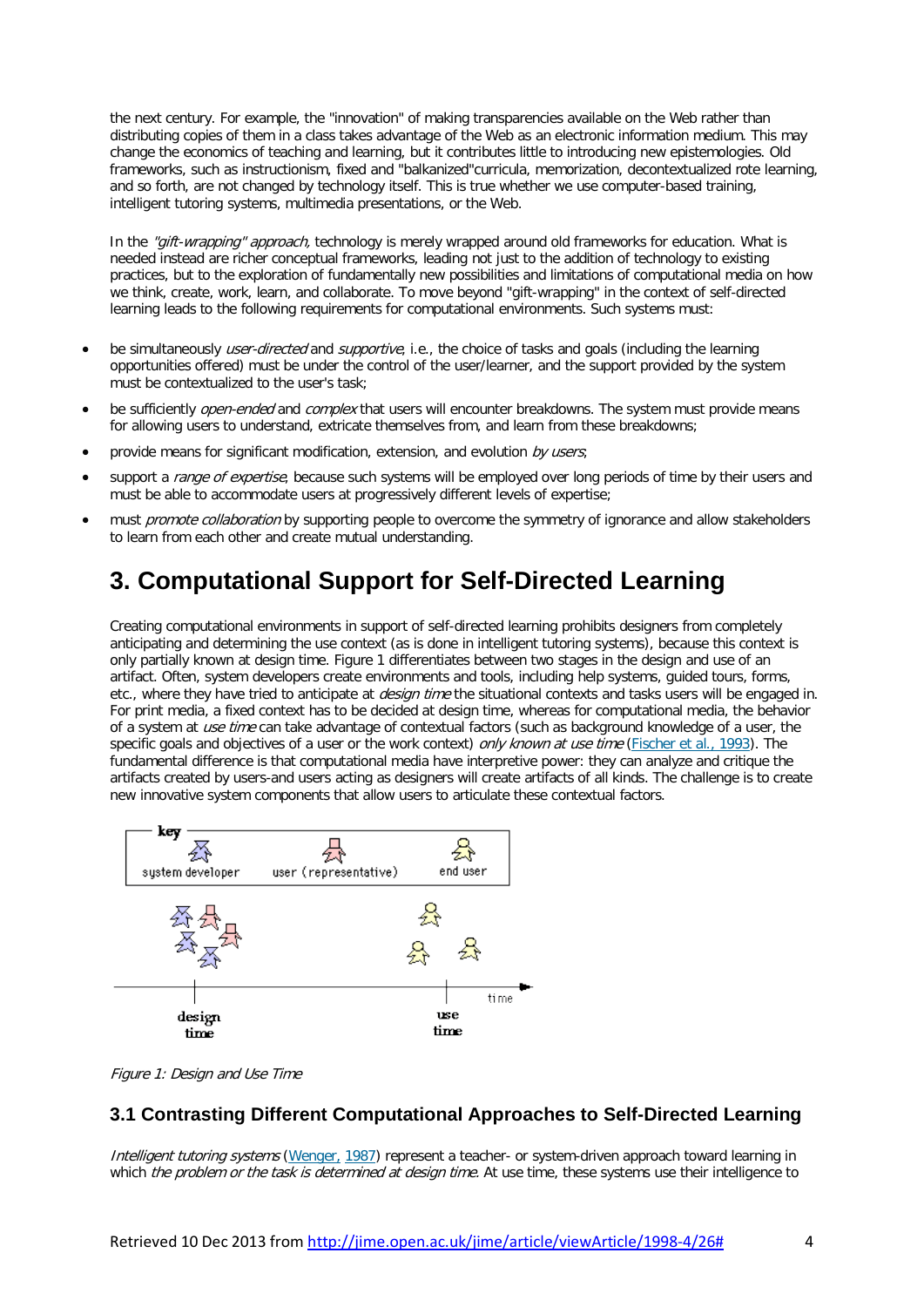individualize instruction with user modeling techniques and support the learning process by providing feedback to users' solutions, visualizations, and simulations. In general, users of a tutoring system are learners who interact with information and solve problems previously provided by teachers at design time. (Of course, the creators of the tutoring system were themselves learners when creating the tutoring system, but their activities of selfdirected learning are not captured within the system).

Interactive learning environments [\(Papert,](http://jime.open.ac.uk/jime/article/viewArticle/1998-4/26#PAPERT(1980)) 1980) are learner-driven by providing powerful programming environments, often enriched with domain-specific abstractions and microworld support [\(Repenning](http://jime.open.ac.uk/jime/article/viewArticle/1998-4/26#REPENNING+AMBACH(1997)) and Ambach, [1997;](http://jime.open.ac.uk/jime/article/viewArticle/1998-4/26#REPENNING+AMBACH(1997)) [Resnick,](http://jime.open.ac.uk/jime/article/viewArticle/1998-4/26#REPENNING+AMBACH(1997)) 1996) that enable learners to tackle complex problems. But during use time,they provide little support when the learner gets stuck, offer only limited feedback on the artifacts created, and have restricted access to information spaces behind the artifact (such as design rationale or a catalogue of related solutions). Thus, users of these systems must act as teachers and learners at the same time. Without capturing, selectively presenting, or sharing information, users are individually completely responsible for constructing and reflecting upon information.

Domain-oriented design environments model domains but not individual tasks within the domain. These environments are intermediate between the other two approaches by providing a more distributed approach to interacting with domain problems. They face the challenge to (at least) partially "understand"the activity in which the learner is engaged. A framework for solving problems within a domain is provided at design time, and learners create artifacts of their choosing in a self-directed fashion (and extend the domain framework) at use time. Sources that are used to provide domain-specific assistance include:(1) the focus on the domain, (2) the partial construction of an artifact, (3) the partial specification provided by a learner, and (4) the information spaces visited (Fischer and [Nakakoji,](http://jime.open.ac.uk/jime/article/viewArticle/1998-4/26#FISCHER+NAKAKOJI(1994)) 1994).

#### **3.2 Domain-Oriented Design Environments: Environments for Self-Directed Learning**

Domain-oriented design environments (DODEs) [\(Fischer,](http://jime.open.ac.uk/jime/article/viewArticle/1998-4/26#FISCHER(1994)) 1994) address the problem of self-directed learning by providing concrete learning support within a particular domain. Users learn as they design artifacts following their unique interests and needs. Instead of attempting to incorporate knowledge about specific problems at design time, DODEs provide a framework that allows users to construct many different problems within a domain in which they are interested at use time. Example domains that we have explored in the past include kitchen design [\(Fischer](http://jime.open.ac.uk/jime/article/viewArticle/1998-4/26#FISCHER+NAKAKOJI+OSTWALD+STAHL+SUMNER(1993)) et al., 1993), graphical user interface layout [\(Fischer](http://jime.open.ac.uk/jime/article/viewArticle/1998-4/26#FISCHER+GIRGENSOHN+LEMKE+MCCALL+MORCH(1990a)) et al., 1990a), telephone voice messaging systems [\(Sumner,](http://jime.open.ac.uk/jime/article/viewArticle/1998-4/26#SUMNER(1995)) 1995), and Local Area Network design [\(Fischer](http://jime.open.ac.uk/jime/article/viewArticle/1998-4/26#FISCHER+GRUDIN+LEMKE+MCCALL+OSTWALD+REEVES+SHIPMAN(1992)) et al., 1992). We believe that some of the techniques used in the development of DODEs are important ingredients, comprising economies of educational knowledge as well as being effective tools for supporting such economies.

Figure 2 illustrates a prototype for a DODE for Local Area Network (LAN) design [\[1\]](http://jime.open.ac.uk/jime/article/viewArticle/1998-4/26#footnote-1). In contrast to generalpurpose environments, DODE components are instantiated in the framework of the given domain. Components are expressed in terms of domain concepts, and information is presented in the context appropriate for that domain. DODEs provide specific functionality for manipulating, exploring, and communicating about domain entities. The components of a DODE (illustrated by the numbered elements in Figure 2) include the following:

- A specification component (4) allows the specification of design constraints and goals by users during use time. This provides the system with a more specific understanding about particular tasks at hand and enables the system to offer guidance and suggestions relevant to those situations.
- Domain-specific components (2) contain the individual elements that designers use to create design scenarios. These components, which can be shared and modified, provide a language of concrete items that augment communication through a domain.
- Critiquing mechanisms (not shown) represent the accumulated "wisdom" of a design community, such as criteria and rules about what constitutes "good" design. Critiquing mechanisms monitor design actions, provide explicit and task-relevant feedback, and identify breakdowns in a design developed by users at use time. This feedback leads to opportunities for self-directed learning.
- Organizational and artifact memories (1) support the capture of design rationale and argumentation embedded within design artifacts. Embedding rationale within designs allows users to explore the rationale behind specific parts of an artifact and to use the artifact as a tool to ground domain communication.
- Case libraries (5) allow reuse at a higher level of granularity than individual components. They facilitate a different kind of reuse and design-by-modification methodologies by modifying previously constructed artifacts.
- Simulation mechanisms (3) support users in understanding the behavior of a component or a complete artifact.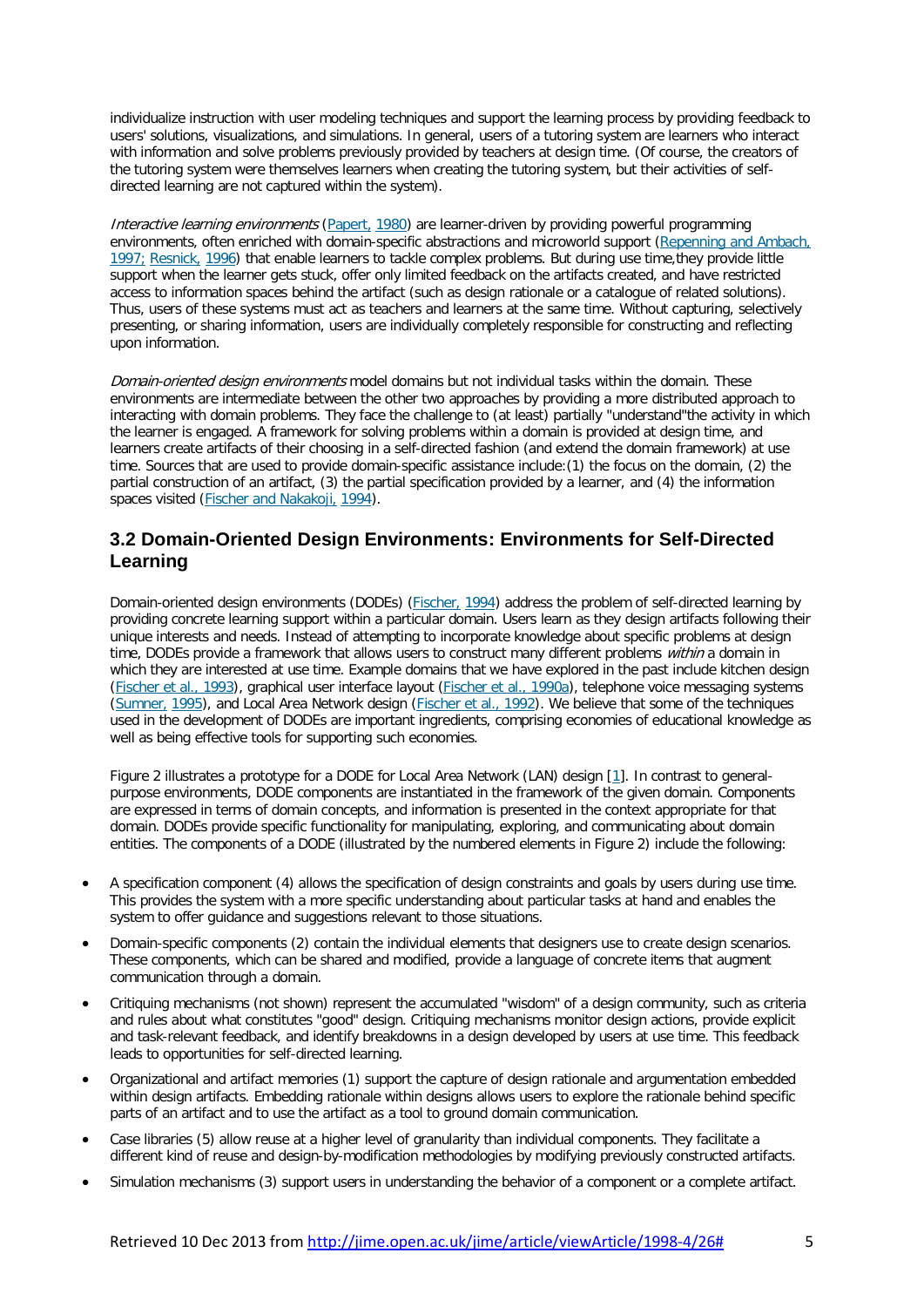

Figure 2: Example of <sup>a</sup> Domain-Oriented Design Environment for Computer Network Design

The combination of approaches used in the DODE framework go beyond the "gift-wrapping" approach and address the challenges faced in supporting self-directed learning.

Specifically:

- Orienting use of the system through construction of objects within a domain gives the user choice over what artifact to construct (and grounds learning within authentic activity). Construction is user-directed, and critics support situated learning by analyzing the user's current construction.
- Employing *design critics* that can analyze different situations creates an environment in which users will be informed of problems as they arise. These breakdown situations provide opportunities for users to understand and learn from the breakdown within the context of their personal design activities.
- Supporting different *levels of modification* (including changing organizational memories, adding new components, creating new cases for the case library, and altering the domain simulation) provide support for a wide range of expertise, providing the ability to augment the system when necessary but not requiring users to do so. Applying different sets of critics and using specification components also supports different levels of expertise by providing users with different schemas for analyzing their domain-centric activities.
- Providing mechanisms for evolution such as case libraries and organizational memories allows users to easily add knowledge to the existing framework. Simulations and critiquing systems serve as the driving support for evolution. End-user modification mechanisms are built to facilitate changes using domain concepts, minimizing the need for a shift from domain activity to changing low-level system implementation.
- Encouraging collaboration is inherent as users working within the same domain can easily share their new ideas and changes. Individual components, catalog examples, and rationale about designs are not static entities in DODEs. As users interact with a domain oriented environment, they create and compose new artifacts that themselves become part of the system. Therefore, components in a DODE are specifically designed to handle an ever-changing domain space to cope with the constant flux of problems in the real world.

#### **3.3 The Seeding, Evolutionary Growth, and Reseeding Process Model**

Most intelligent systems (including systems in support of learning such as Intelligent Tutoring Systems [\(Wenger,](http://jime.open.ac.uk/jime/article/viewArticle/1998-4/26#WENGER(1987)) [1987\)](http://jime.open.ac.uk/jime/article/viewArticle/1998-4/26#WENGER(1987)), Expert Systems [\(Stefik,](http://jime.open.ac.uk/jime/article/viewArticle/1998-4/26#STEFIK(1995)) 1995), and Simulation Environments such as SimCity [\[2\]](http://jime.open.ac.uk/jime/article/viewArticle/1998-4/26#footnote-2)) have traditionally been developed as "closed" systems. The basic assumption was that during design time, a domain could be modeled completely by bringing domain experts (designers) and environment developers (knowledge engineers) together and the knowledge engineers would acquire the relevant knowledge from the domain experts and encode it into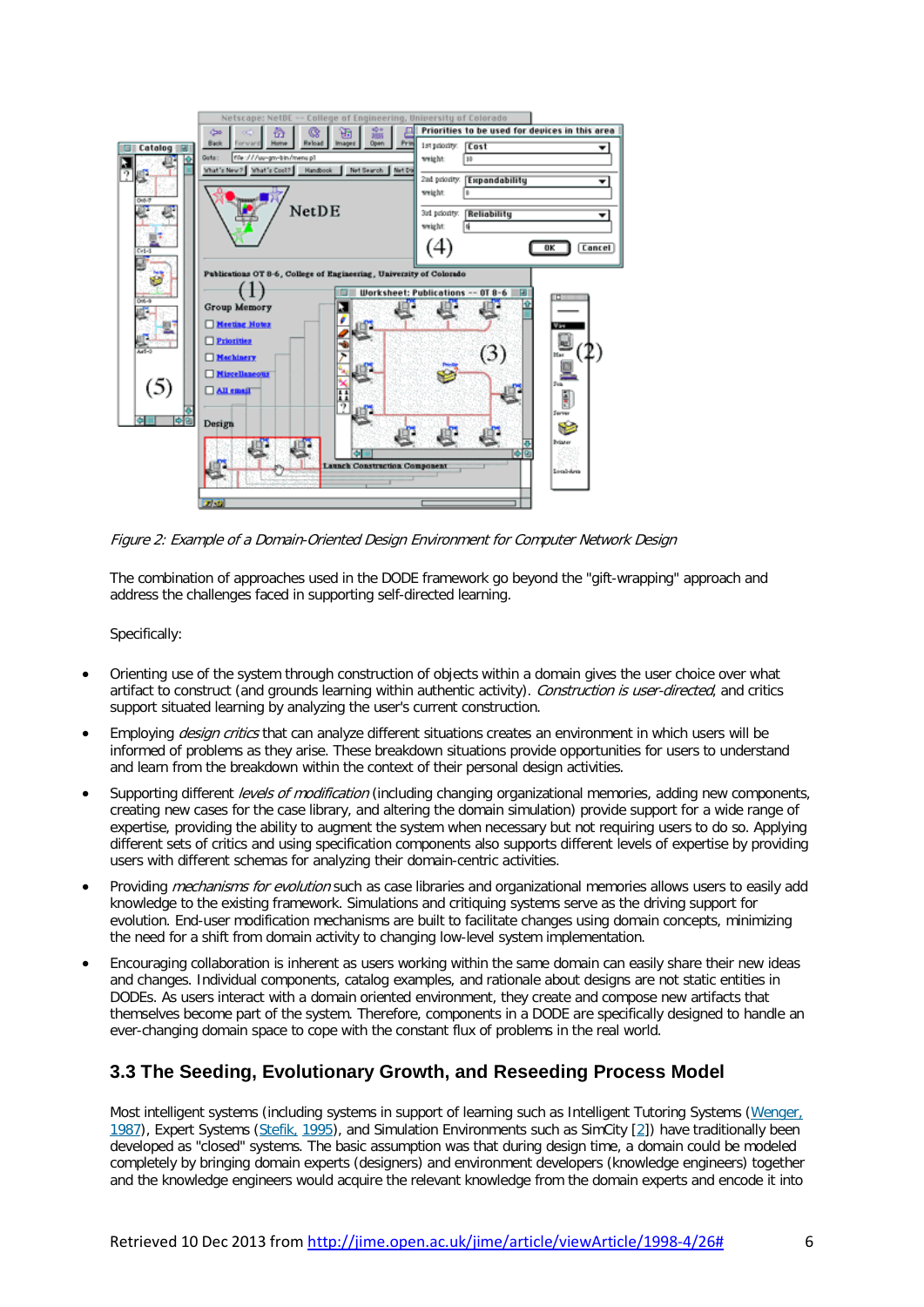the system. This approach fails for the following reasons:(1) much knowledge is tacit and only surfaces in specific problem situations; and (2) the world changes, and intelligent systems that model this world must change accordingly. Thus, closed systems are inadequate to cope with the tacit nature of knowledge and the situatedness of real-world problems.

DODEs are designed as "open" systems, where opportunities for change are built in as a central part of the system. Tools and techniques developed for DODEs present important examples and highlight specific challenges for supported self-directed learning environments. By providing components that incrementally evolve, these environments allow a constant flow of input from designers and users, bridging the gap between "design time" and "use time." Although complex systems must evolve in order to be effective [\(Simon,](http://jime.open.ac.uk/jime/article/viewArticle/1998-4/26#SIMON(1996)) 1996), it may not be clear how to conceptualize the changes that will take place over time in these systems. In our research, we have developed the Seeding, Evolutionary Growth, and Reseeding process model (*Fischer et al., 1994*) to address these problems. This model has been explored in our work with DODEs and postulates three major phases:

A **seed** will be created through a participatory design process [\(Henderson](http://jime.open.ac.uk/jime/article/viewArticle/1998-4/26#HENDERSON+KYNG(1991)) and Kyng, 1991) between environment developers and domain designers. A seed is not a fully realized system but instead is a sufficiently expressive entity that can be used to address some specific real-world problems. Mechanisms for evolution must be built into these initial conceptualizations. Postulating a seed as an objective (rather then a complete domain model or a complete knowledge base) sets this approach apart from other approaches in intelligent systems development and emphasizes evolution [\(Dawkins,](http://jime.open.ac.uk/jime/article/viewArticle/1998-4/26#DAWKINS(1987)) 1987; [Popper,](http://jime.open.ac.uk/jime/article/viewArticle/1998-4/26#DAWKINS(1987)) 1965) as the central design concept.

**Evolutionary growth** takes place as individuals use the seeded environment to undertake specific projects. During these design efforts, new requirements may surface, new components may come into existence, and additional design knowledge not contained in the seed may be articulated. During the evolutionary growth phase, the environment developers are not present, making *end-user modification* [\(Girgensohn,](http://jime.open.ac.uk/jime/article/viewArticle/1998-4/26#GIRGENSOHN(1992)) 1992; [Nardi,](http://jime.open.ac.uk/jime/article/viewArticle/1998-4/26#GIRGENSOHN(1992)) 1993) a necessity rather than a luxury. End-user programming both supports learning (by leading to the creation of a new computational artifact) and requires learning (in order to be able to create the new artifact). Figure 3 illustrates this dual relationship between learning on demand from a system and the simultaneous need to add knowledge to the system.



Figure 3: The Duality between Learning on Demand and End-User Modifiability in Self-Directed Learning

**Reseeding**, a deliberate effort of revision and coordination of information and functionality, brings the environment developers back to collaborate with domain designers to organize, formalize, and generalize knowledge added during the evolutionary growth phases. Information about how the system has evolved is essential in determining how the system must be reconceptualized. By looking at the system evolution, it is possible to postulate which extensions created for specific design projects should be incorporated into future versions of the generic design environment. Drastic and large-scale changes occur during the reseeding phase.

The SER model is a useful framework for understanding the processes inherent in the development of *open* systems. For example, the development of open-source software systems such as the Linux operating system [\(Raymond,](http://jime.open.ac.uk/jime/article/viewArticle/1998-4/26#RAYMOND(1998)) 1998) provides an interesting existence proof that reliable, useful, and usable complex systems can be built in a decentralized "Bazaar style" by many, rather than in a centralized, "Cathedral style" by a few. The Linux development model treats users simultaneously as co-developers and self-directed learners (see Figure 3) and is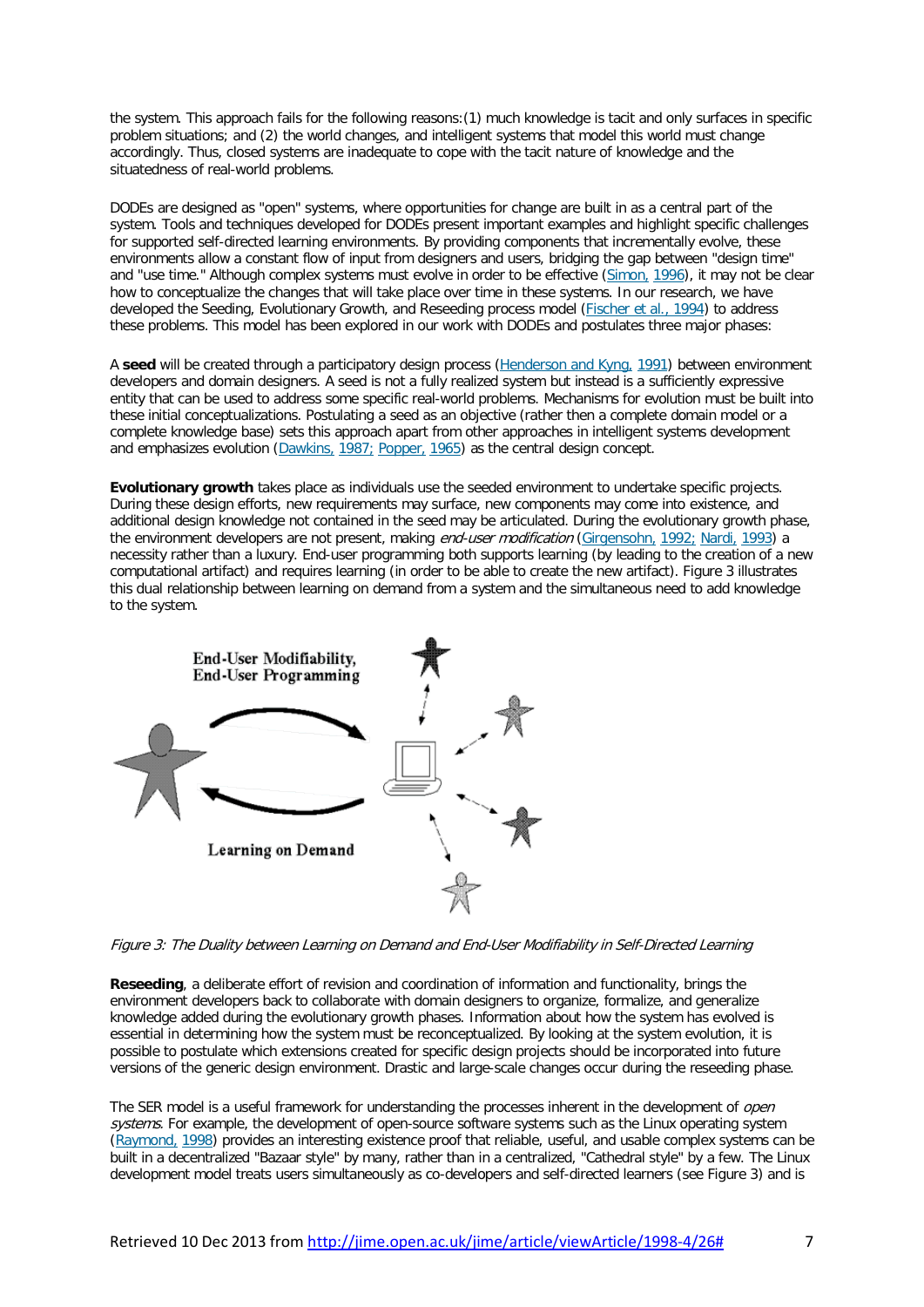currently being tested in a number of new areas (e.g., in the Netscape Communicator  $\binom{3}{2}$ ). Gamelan, the Educational Object Economy, and the AgentSheets Behavior Exchange are three examples of open systems that are forming incipient economies of educational knowledge, we will now analyze using the SER framework .

### **4. Economies of Educational Knowledge**

Economies of educational knowledge (EoEK) address the problem of self-directed learning by leveraging the knowledge of the (world-wide) community to promote knowledge dissemination. One might consider the entire Web to be an EoEK in which a distributed community presents publicly available information on any subject of interest to the contributors. However, the mere existence or availability of information does not imply that this information will be useful. Web-based EoEKs tend to focus on supporting certain kinds of knowledge. The idea of using a specific domain (and supporting a community of practice)that has emerged in successful EoEKs has been a central concept in the DODE framework for some time.

The idea for economies based on the interchange of educational knowledge is not new. More than 25 years ago, Illich [\(Illich,](http://jime.open.ac.uk/jime/article/viewArticle/1998-4/26#ILLICH(1971)) 1971) introduced the concept of "learning webs," a scheme for transforming the creation and dissemination of knowledge into a problem in which all people play an important role. Illich envisioned a world in which the mass distribution capabilities of the currently extant technology could be used to facilitate access to and sharing of information. Believing that people are capable of being both teachers and learners depending on the circumstances, Illich envisioned an economy that encouraged people to become active teachers and producers of educational knowledge as a result of self-directed learning activities.

The rapid growth and increasing ubiquity of the Web have made it a popular vehicle for establishing educational knowledge repositories. Three informative examples of current repositories are Gamelan, the Educational Object Economy, and the AgentSheets Behavior Exchange. All three are Web-based systems that share a common goal: to support the learning needs of a community of software developers. Gamelan is a resource for information about Java technology, the Educational Object Economy provides computational resources for designing educational software, and the Behavior Exchange allows AgentSheets simulation developers to share simulations and simulation components. However, as our analysis will show, these systems do not adequately support the interchange of educational *knowledge* per se. Repositories alone leave it up to learners to frame information in a way appropriate to their problems and self-directed learning activities. In their current state, they provide little support for locating, comprehending, and modifying information relevant to the task at hand (see Figure 8). Thus, while community repositories of information are certainly key components, the following analysis will highlight additional necessary components for a sustainable EoEK.

#### **4.1 Gamelan**

One prime example of a first step toward an EoEK based on community participation is taking form in the software design community. Java developers use the Web to facilitate the learning of Java and to share components created in Java. Due to the contributions of developers around the world, the Java programming community has used community repositories of knowledge to produce technical advances in a very short period of time. **Gamelan** [\[4\]](http://jime.open.ac.uk/jime/article/viewArticle/1998-4/26#footnote-4) is one of the first community repositories for Java-related information. The primary users of Gamelan are Java developers looking for information about what other people are doing with Java. Gamelan is therefore a forum to facilitate the self-directed learning of members of the emerging Java community. The software developers who use the content are also the primary contributors, continuously adding new resources to the Gamelan repository. The thousands of developers who contribute to the Gamelan repository and the estimated thousands who search for information in Gamelan every day provide evidence that the Java community has taken a great deal of interest in using community repositories to share information.

Gamelan was originally designed to be the official clearinghouse for all third-party uses of Java, and the site attempts to support any work that uses Java. Although this encyclopedic coverage attracts developers with many interests, such coverage does not make Gamelan the ideal educational tool. If one considers Gamelan an educational tool used to educate the community of Java developers, the system does not provide a great deal of support for the learning activities that developers must go through to use resources.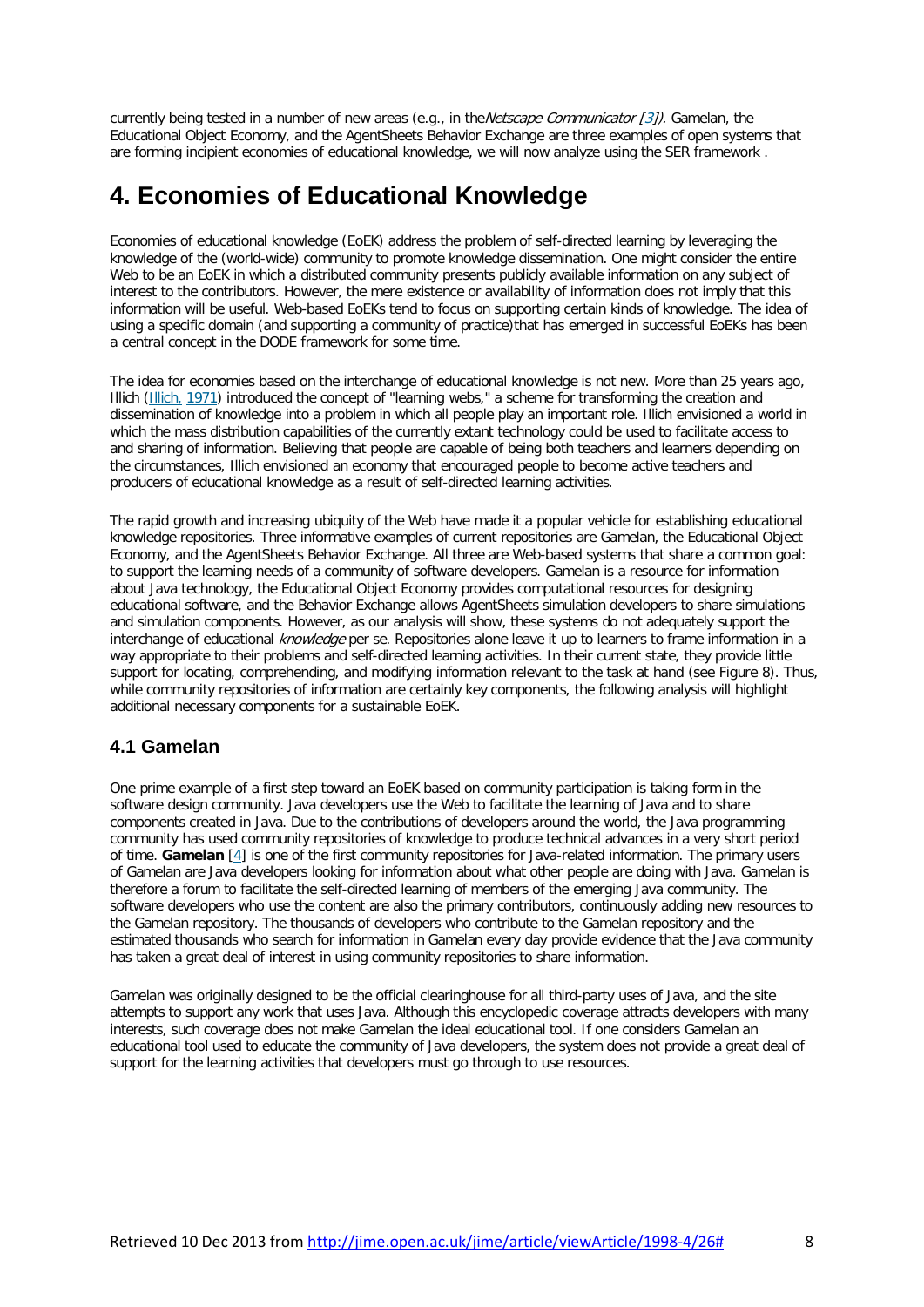|                  | Netscape: developer.com - Directories                                                                                                                                                                                                                                                                                                                                                        |                  |
|------------------|----------------------------------------------------------------------------------------------------------------------------------------------------------------------------------------------------------------------------------------------------------------------------------------------------------------------------------------------------------------------------------------------|------------------|
|                  | Habanero<br>(Publication: Site)<br>Excellent!<br><b>NCSA Habanero</b> is an API framework and environment for sharing Java<br>applications between multiple users. We've written an extremely flexible<br>programming interface to help you write your own collaborative Java applications.                                                                                                  | ⇧<br>Se          |
|                  | Included with the archive are a number of interesting applications including a<br>multi-user weather visualizer, a multi-user version of the Visible Human, chat, a<br>drawing program, a program to connect Mosaic browser sessions to allow you to<br>surf the web together, and some simple example programs to get you started if<br>you're interested in writing your own applications. |                  |
|                  | <b>Entered: 14-hm-96</b><br><b>Categories:</b> Java:Network and Communications:Network<br>Java:Publications:News:Weather                                                                                                                                                                                                                                                                     |                  |
|                  | Internet In/Out Board<br>(Sulware Applet)<br>The Internet In/Out Board is a multi-user application that mimics the traditional wall<br>board but can be used over the Internet (or LAN) by groups of people who may or<br>may not be centrally located.                                                                                                                                      |                  |
|                  | <b>Author:</b> Shaun Teny<br><b>Entered:</b> 10-Jun-96<br><b>Categories:</b> Java:Network and Communications:Network                                                                                                                                                                                                                                                                         |                  |
|                  | Cisco's MOJO (Managment Over Java Objects)<br>(Publication: Site)<br>Sophisticated!                                                                                                                                                                                                                                                                                                          | 90               |
|                  | MOJO (Management Over Java Objects) is a demonstration of Cisco's own use of<br>Java to build simple network management tools that can be used on any workstation.<br>in an enterprise that hosts a Java-enabled Web Browser. For a simple demonstration<br>of a Java-based network management client, try our demo from your own<br>Java-enabled browser.                                   |                  |
|                  | <b>Entered:</b> $186 - h m - 96$<br>Categories: Java:Commercial Java:Java for Sale:Programming in Java:General<br>шı                                                                                                                                                                                                                                                                         |                  |
| $T/ \mathbf{0} $ |                                                                                                                                                                                                                                                                                                                                                                                              | <b>M</b> ?<br>la |

Figure 4: Browsing Resources Returned by Gamelan

Gamelan resources belong to one or more categories, which are organized hierarchically. Resources are retrieved by browsing through categories or by searching the titles and brief abstracts of resources. Figure 4 shows a keyword search for network visualization and management tools that resulted in a pointer to two Java categories, in this case the "Java -> Network and Communications -> Network" and "General" categories. Retrieved components appear in unsorted order. All the descriptions are provided by the contributors of the information. The only exceptions are the one-word annotations (marked with fans), which was added by the repository administrators. Gamelan does not provide any mechanisms for refining queries or organizing returned results.

### **4.2 Educational Object Economy**

The **Educational Object Economy** (EOE [\[5\]](http://jime.open.ac.uk/jime/article/viewArticle/1998-4/26#footnote-5)) (see Spohrer, this issue) provides a more focused system than Gamelan. Currently realized as a collection of Java objects (mostly completed applets) designed specifically for education, the target users of the EOE are teachers (presumably acting as consumers of completed applets) wishing to use new interactive technology and instructional designers interested in producing educational software. The EOE's primary goal is to provide educators with a collection of useful resources ready to be used to help students learn. There is an interesting dichotomy apparent in the EOE. Educators wish to create tools that will facilitate the learning of their students, but the teachers are actually the learners as they search for useful components in the EOE repository.

The EOE has two major access mechanisms: a single level (but somewhat hierarchical) classification scheme based on the Dewey Decimal System, and a keyword or advanced search based on object descriptions.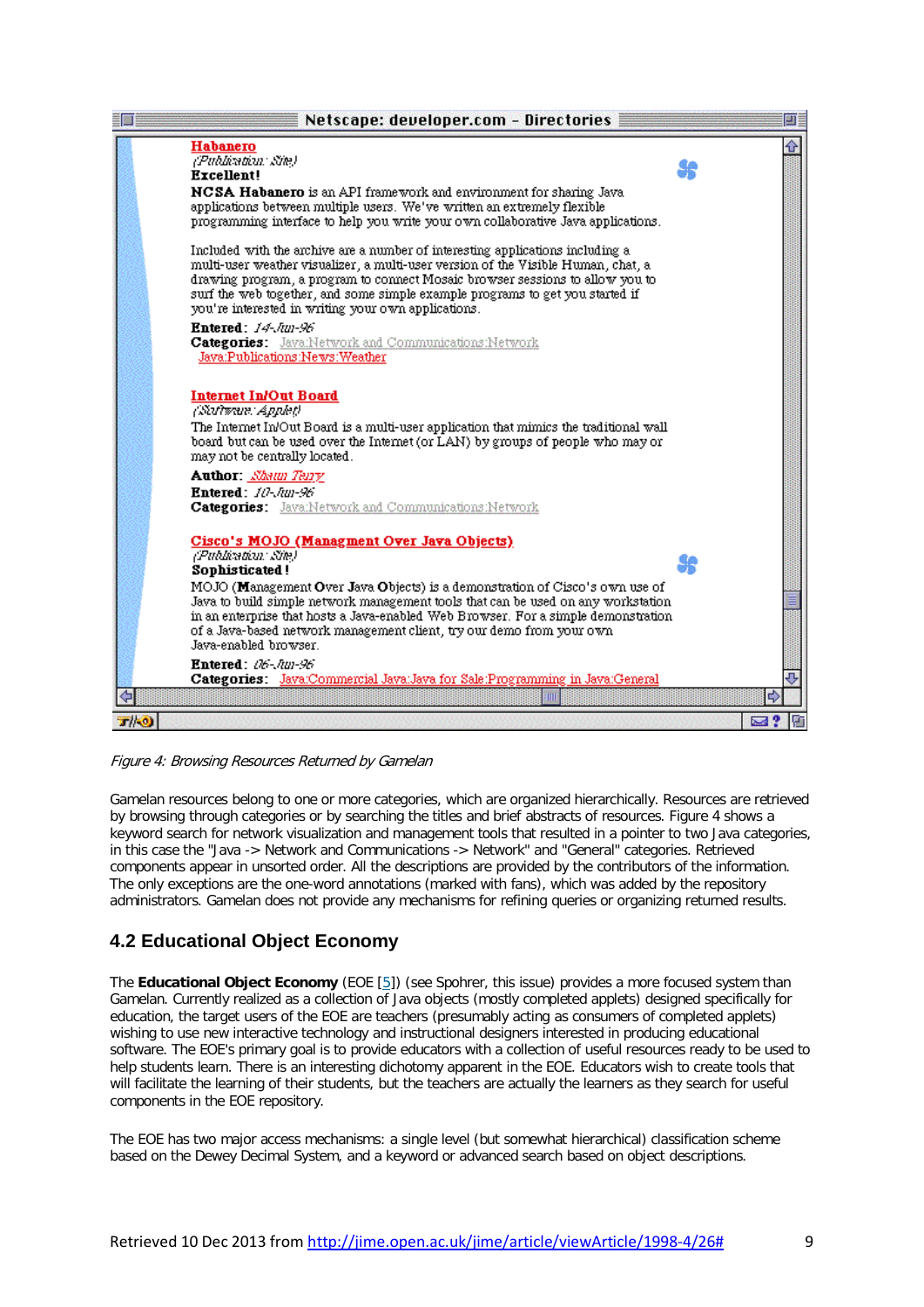| ≣<br>Netscape: Search for Objects<br>匪<br>П |                                                                                                                                                                                                                                                                                                                                                                         |  |  |  |
|---------------------------------------------|-------------------------------------------------------------------------------------------------------------------------------------------------------------------------------------------------------------------------------------------------------------------------------------------------------------------------------------------------------------------------|--|--|--|
| <b>Search Database</b><br>Find Objects      | Type search criteria in one or more fields below (not entering any criteria will return with no objects). N.B. Because of<br>the way that Filemaker Pro works, the search doesn't match exactly, but finds words which are contained in the field.<br>So, for example, to search for a certain URL, just type in a few words which are in the URL, not the whole thing. |  |  |  |
| URL:<br>Name:<br>Description:               | <b>Result Display Options</b><br>Layout:<br>With Thumbnail Pictures<br>network                                                                                                                                                                                                                                                                                          |  |  |  |
| Subject:<br>Author<br>Name:                 | # of<br>Any<br>10<br>Items per<br>Screen:                                                                                                                                                                                                                                                                                                                               |  |  |  |
| Author<br>Email:<br>Source<br>Avail?:       | Date Entered<br>Sort by:<br>Descending<br>◉Don't Care () Yes () No                                                                                                                                                                                                                                                                                                      |  |  |  |
| Submitter<br>Name:<br>Submitter<br>Email:   | Then sort by:<br>Source Included                                                                                                                                                                                                                                                                                                                                        |  |  |  |
| Find Objects<br>$T/ \mathbf{0} $            | Show Every Object<br>⊠ ?<br>lei                                                                                                                                                                                                                                                                                                                                         |  |  |  |

Figure 5: Search Mechanism for the Educational Object Economy

Figure 5 shows the search mechanism for the EOE. The EOE may be queried according to URLs and also by using keywords in the components descriptions. The *meta-data* [\[6\]](http://jime.open.ac.uk/jime/article/viewArticle/1998-4/26#footnote-6) currently associated with EOE objects include the names, subjects, and descriptions in the left column and the submission dates and source code availability information in the right column. However, the "content-specific" query information must be specified with the predefined subject and keyword matches in the description.

Figure 6 shows the result of the query for (computer) network tools (Querying "Computer Network" yielded no matches, and the computer example shown seems to be the only computer-network related tool in the repository). Like the Dewey Decimal System, there is a confusion about whether computer networks belong in the engineering (621) or Computer Science (004) section. The one relevant EOE component falls only in the latter category. Because of the large number of Computer Science applets, manual browsing is prohibitive. Finding the right category or knowing how to appropriately categorize items is a large problem in both Gamelan and the EOE. This classic *vocabulary problem* [\(Furnas](http://jime.open.ac.uk/jime/article/viewArticle/1998-4/26#FURNAS+LANDAUER+GOMEZ+DUMAIS(1987)) et al., 1987) is not unique to computer repositories. Objects matching the search specification are returned in tabular form. There is no incremental refinement of queries. As with Gamelan, the repository acts more as an index, than as a storage location. The repository stores abstracts and meta-data, but the artifacts themselves are maintained on the personal pages of contributors. Users must go to individual web sites for further information about the artifacts.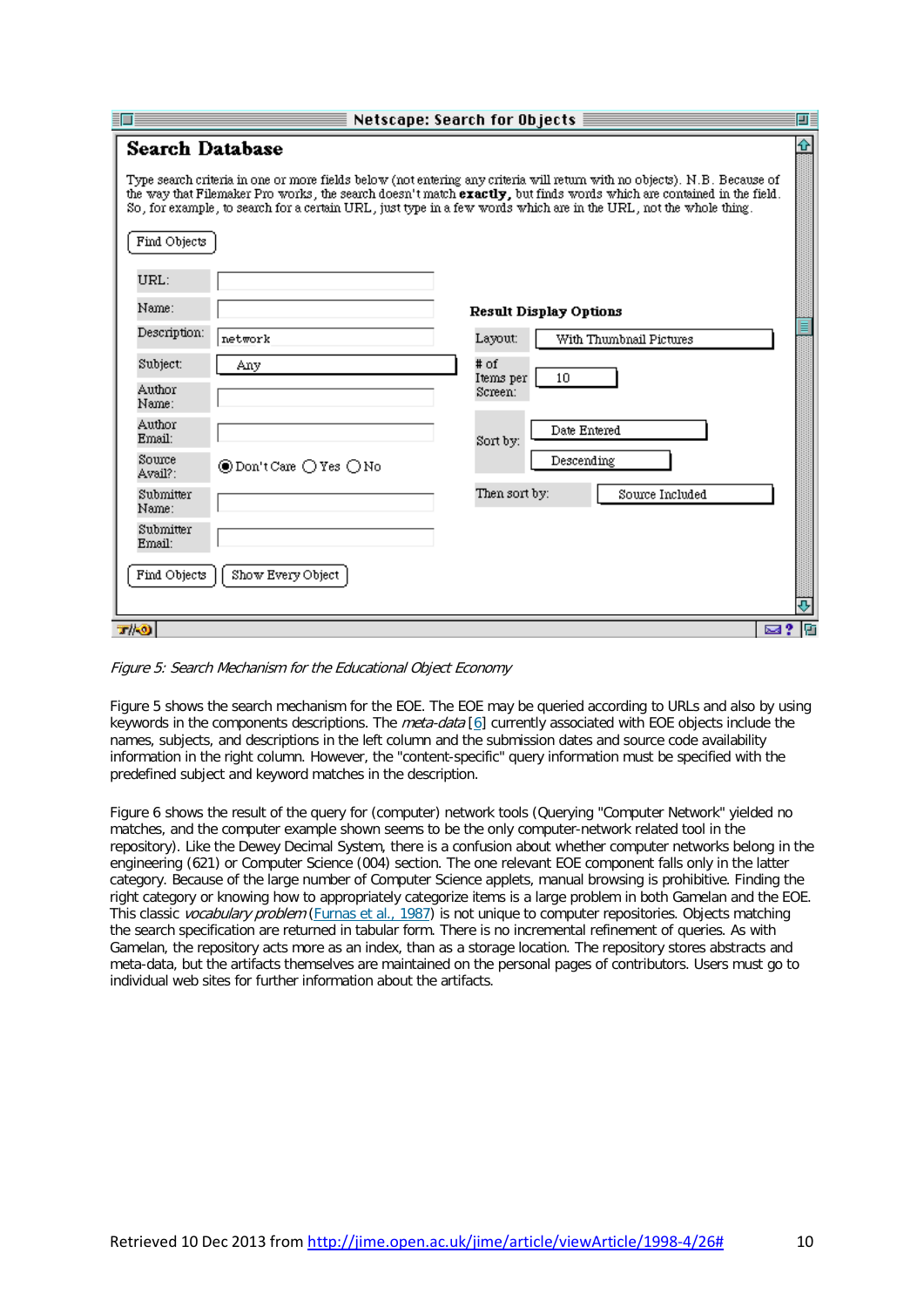

Figure 6: Results of <sup>a</sup> Query for Networks Returned by the EOE

A collection of educational resources is a valuable tool for creating systems that support self-directed learning. However, the act of locating and using educational objects is itself a self-directed learning activity that can benefit from specific support mechanisms. Thus, teachers and creators of educational resources can benefit from supported self-directed learning techniques as much as learners or "end-users" of educational resources. The EOE supports the exchange of domain-specific components for education, but falls short of supporting the selfdirected learning needs of educational designers who need to locate useful components, understand how components work, and modify the retrieved components to fit a specific context.

### **4.3 Behavior Exchange**

The AgentSheets **Behavior Exchange** [\[7\]](http://jime.open.ac.uk/jime/article/viewArticle/1998-4/26#footnote-7) [\(Repenning](http://jime.open.ac.uk/jime/article/viewArticle/1998-4/26#REPENNING+IOANNIDOU+AMBACH(1998)) et al., 1998, this issue) is an initial prototype of a domainspecific system for sharing computational artifacts. It is a repository that stores *agents* (entities that can perform computation) created using the AgentSheets system. Like Gamelan and the EOE, the Behavior Exchange consists of a collection of computational artifacts and some "meta-data" specific to each component. The system's focus on agents (and sharing computation by exchanging agents) allows the system to present information in a manner appropriate for AgentSheets programmers. The Behavior Exchange was designed to support the needs of a specific audience who use the AgentSheets system to build simulations. These end-user programmers include college students, primary school students, and professionals in a variety of domains such as environmental design and biology.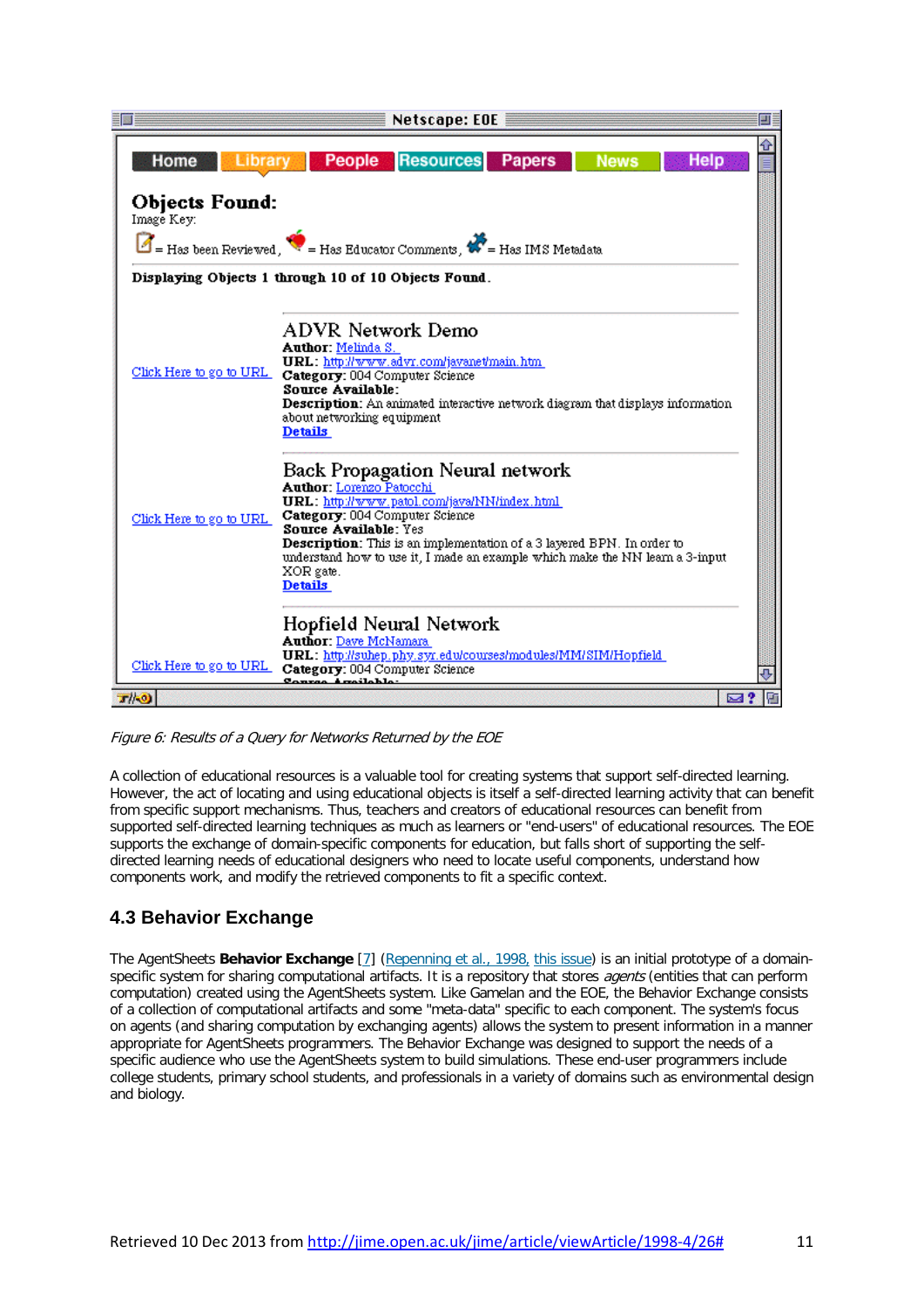

Figure 7: Retrieving Components with the Behavior Exchange

Figure 7 shows a sample screen from the Behavior Exchange in the domain of "animal agents." Components are automatically added to the Behavior Exchange using an uploading mechanism built into the AgentSheets environment. This uploading process combines formal information from AgentSheets with informal information such as categories and descriptions provided by users. The system then uses these forms of information to provide various ways of presenting information in the repository. Multiple categorization schemes (such as projects and categories) are automatically maintained by the system. Agents may be subsequently sorted by name or modification date. Searches may be refined quickly using keyword mechanisms and formulating sets of target categories and projects. The information that can be automatically synthesized from the formal agent definition is combined with information contributed by users to provide a perspective relevant for simulation builders. Once a designer has found an agent that could be useful in a new simulation, this agent can be dragged directly from the Behavior Exchange into AgentSheets running on the user's local computer for immediate use (see [Repenning,](http://jime.open.ac.uk/jime/article/viewArticle/1998-4/26#REPENNING+IOANNIDOU+AMBACH(1998)) et al., 1998, this issue).

### **4.4 Summary: Economies of Educational Knowledge as Open Systems**

One important feature common to all three of these systems is their support for evolution. As new educational knowledge becomes available, members of the community may share new developments with each other. In all three systems, the repository administrators set up an initial seed that structures how information is added, presented, and searched by users. The goal is to create useful information repositories in a decentralized fashion [\(Resnick,](http://jime.open.ac.uk/jime/article/viewArticle/1998-4/26#RESNICK(1994)) 1994). All three systems allow *evolution* by the community who uses the information, although the centralized authority plays different roles in the different systems. In Gamelan (and to a lesser extent, the EOE), all new resources are verified and filtered by the repository administrator. In the Behavior Exchange, contributions are unrestricted. In fact, contributors have some control over the categorization itself because of the ability to add new projects or categories. Evolution in all the repositories is limited to the *addition* of new content. The ability to *refine* content is limited in all the systems. Because users can add only new resources and all resources stand on their own, it is impossible to track the changes of individual components. Finally, over the past few years, all three systems have gone through dramatic redesign or *reseeding* phases in which content is checked and reformulated and revised, entries are related to each other (which might possibly have been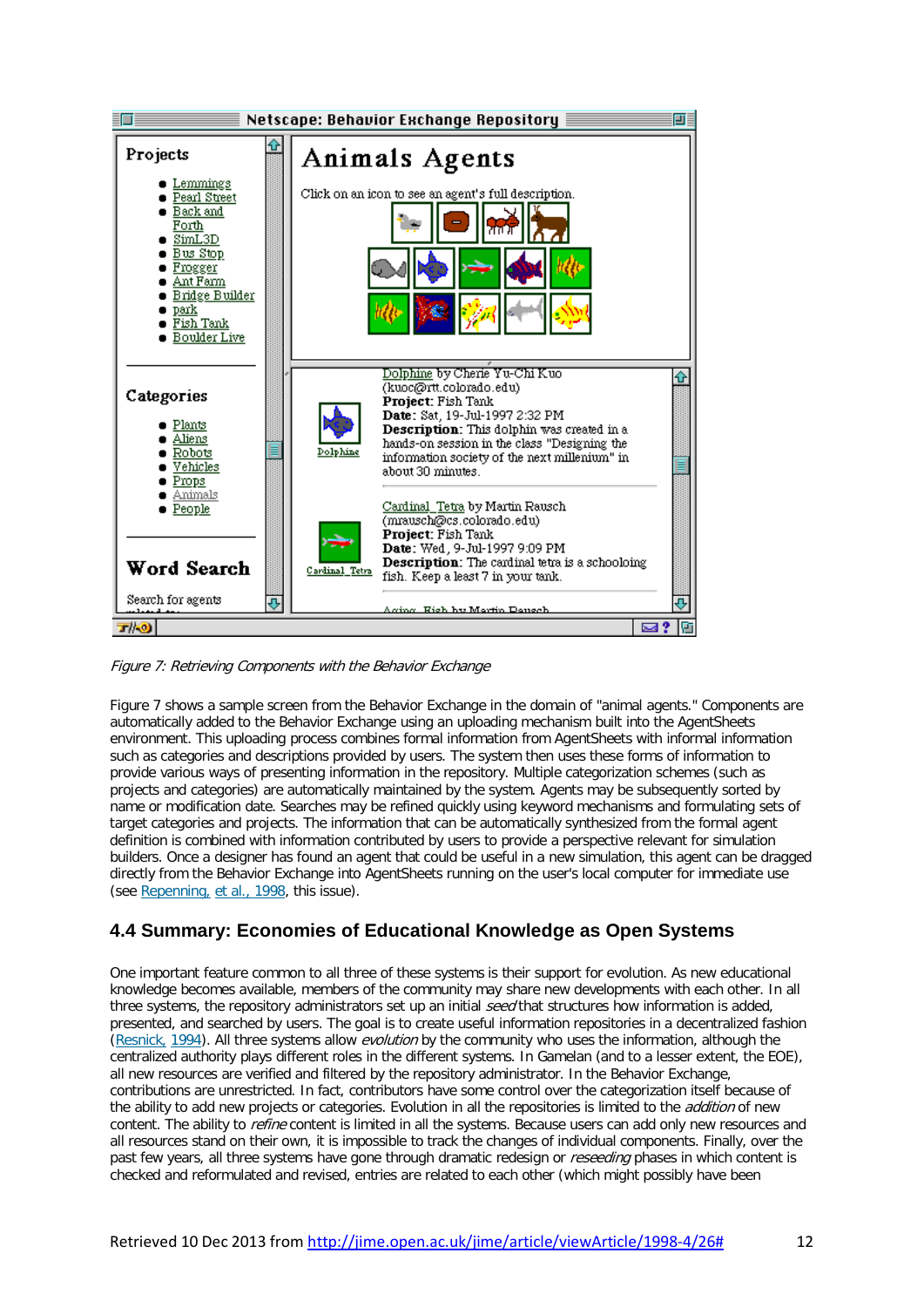captured during the evolution phase), categorization schemes change, information presentation goes through major changes,and different searching methods are employed. In all three cases, reseeding has been performed by the environment developers based on feedback from the community.

Because all three systems are envisioned as tools that evolve at the hands of a community of users, all three are prime candidates to study the challenges, strengths, and weaknesses of open systems. The SER process model that accounts for the evolution of DODEs is a useful framework for understanding the changes that have taken place in these systems. Table 1 summarizes the three systems and how they can be understood using the SER framework. Although most of the repositories were designed for evolution, the seeding and reseeding phases have also played important roles in their development. Having an understanding of the process model beforehand may be beneficial; for example, Gamelan went through a radical reconceptualization when the designers switched from using a single category to using multiple categories for a resource. This change was in large part due to the inflexibility of the categorization scheme - because users could not change categories and because existing categories were ambiguous or insufficient, the existing structure quickly became difficult to navigate. Because all changes are eventually handled by Gamelan staff, the evolution that the community could provide instead became the responsibility of the site managers. As illustrated by the other two systems, the more that users become 'co-developers', the more the repository begins to resemble an idealized EoEK.

|                                             | <b>Seeding</b>                                                                                                                                                               | <b>Evolutionary Growth</b>                                                                                                                                                                                                                                     | <b>Reseeding</b>                                                                                                                                                                      |
|---------------------------------------------|------------------------------------------------------------------------------------------------------------------------------------------------------------------------------|----------------------------------------------------------------------------------------------------------------------------------------------------------------------------------------------------------------------------------------------------------------|---------------------------------------------------------------------------------------------------------------------------------------------------------------------------------------|
| Gamelan                                     | System builders create<br>complete initial category<br>structure, tags for special<br>entries, etc. Initial content<br>came from Sun third-party<br>links (very few).        | Users can add only new<br>resources to the existing<br>structure. Submissions are<br>reviewed by site managers removed occasionally.<br>before inclusion in the<br>repository.                                                                                 | Recatigorization and new<br>special tags are added<br>frequently by site<br>managers. Broken links<br>Layout and search change<br>often. Multiple categories<br>for each entry added. |
| <b>Educational</b><br><b>Object Economy</b> | System builders provide<br>single-tier categorization,<br>predefined slots for<br>information, provision for<br>meta-data. Initial content<br>located by system<br>builders. | Users can add resources<br>to the existing structure.<br>Users browsing the site<br>can add comments and<br>vote on resources but<br>cannot change them.<br>Meta-data are provided<br>once on submission but<br>are not updated by<br>contributors.            | Additional meta-data slots<br>added by system<br>developers, search facility<br>has changed.                                                                                          |
| <b>Behavior</b><br><b>Exchange</b>          | System builders provide<br>initial categories and<br>browsing mechanisms.<br>Initial content provided by<br>system builders and small<br>group of users.                     | Users can add resources<br>to existing structures or<br>create new categorization<br>mechanisms by adding<br>new categories or projects.<br>Resources do not change<br>after upload, but they may<br>be down-loaded, changed,<br>and resubmitted by<br>anyone. | Reseeded by system<br>builders to add more<br>powerful search facility.                                                                                                               |

Table 1: A SER Perspective on Gamelan, the EOE, and the Behavior Exchange

### **5. Challenges for Economies of Educational Knowledge**

"Hit counts," the number of times a certain resource has been accessed, seem to be the most common way to evaluate the efficacy of Web-based information repositories. The success of systems such as Gamelan are usually given with database usage statistics. Frequently encountered database statistics include the number of people who visit a Web site or the number of resources indexed in a repository. Although these popularity statistics are important, neither of these metrics provides an insight into how well these systems truly support users engaged in self-directed learning activities. This is not to say that such database resources are worthless-a centralized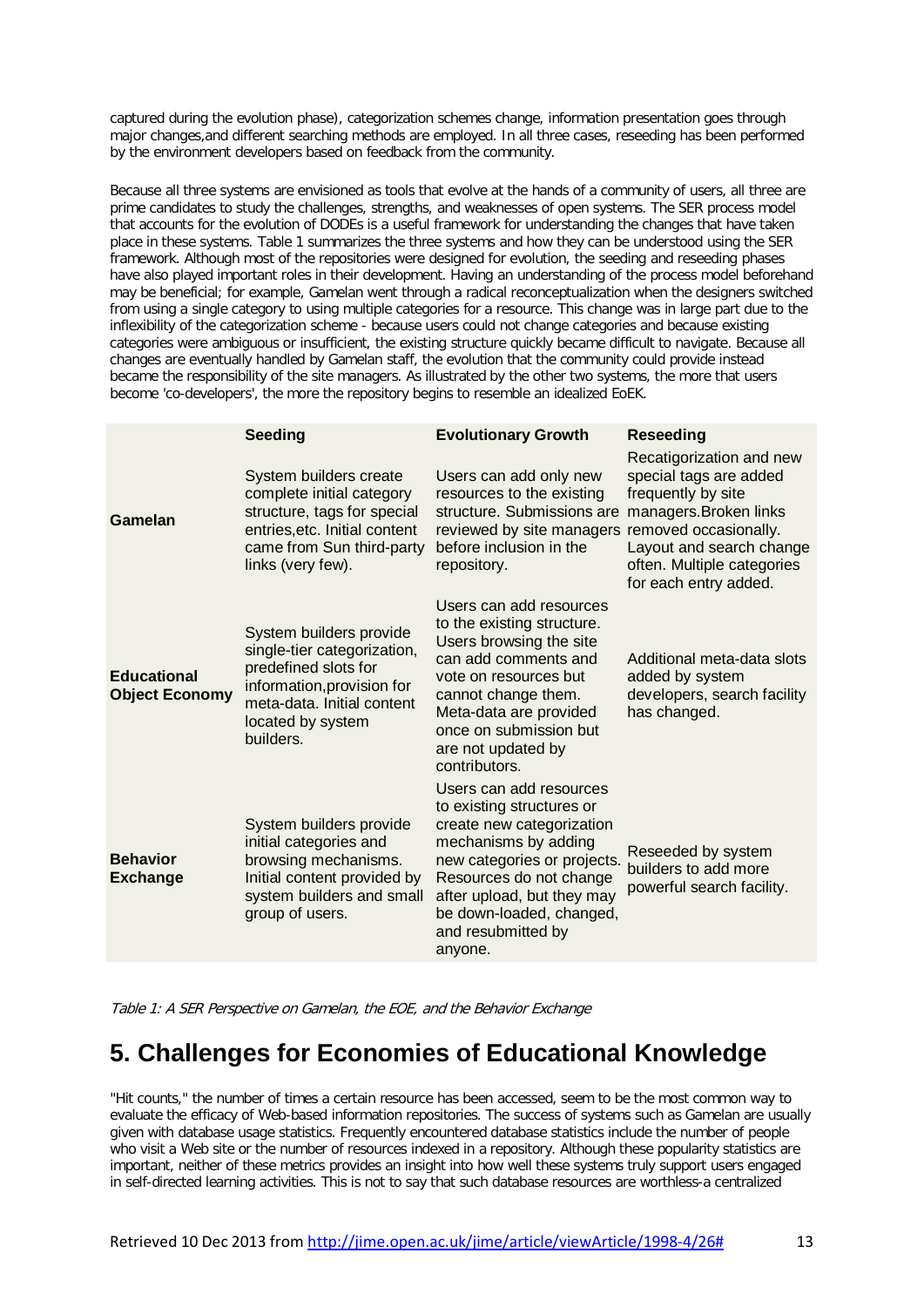repository where software developers can find resources has proved to be invaluable for Java developers. Warehouse repositories are simply insufficient tools to support a learning community.

Instead, we must analyze the specific needs of users of an EoEK and use technology to help address these needs. The primary goal of the EoEKs described above is to support software developers acting in the context of their self directed learning activities. Designers (whether a Java programmer or an instructional designer) who want to take advantage of an existing EoEK will be driven by their own goals and objectives, which requires, by necessity, support for self-directed learning processes. To address the self directed learning efficacy of these systems, we present a model for understanding the self-directed learning needs of software developers and how the current repositories address (or might address) these needs.

#### **5.1 Supporting the Location / Comprehension / Modification Cycle**

The long-term goal of an EoEK is thwarted by an inherent design conflict: to be useful, an economy must provide many building blocks, but when many building blocks are available, finding and choosing an appropriate one becomes a difficult problem. Even if an appropriate block is found, it is rarely usable as is and usually must be modified to suit the new use context (see [Roschelle,](http://jime.open.ac.uk/jime/article/viewArticle/1998-4/26#ROSCHELLE+KAPUT+STROUP+KAHN(1998)) et al., 1998 for further discussion of this issue). Based on our investigations, as well as others, we are convinced that to make an EoEK a success, substantially more is required than creating objects and depositing them in a globally accessible information repository. Figure 8 illustrates three essential processes as they occur in using an EoEK: location, comprehension, and modification [\(Fischer](http://jime.open.ac.uk/jime/article/viewArticle/1998-4/26#FISCHER+HENNINGER+REDMILES(1991)) et al., 1991).



Figure 8: A Conceptual Framework for Software Reuse

The location, comprehension, and modification cycle serves as a model for understanding the processes involved in reusing existing components in new situations. Since systems like Gamelan and the EOE provide repositories of components that are intended to be retrieved and reformulated, it is instructive to determine how these systems would address a user's unique self-directed learning needs.

We'll illustrate the self-directed learning challenge in software reuse using a specific software design task. In this example, an educator (perhaps a Computer Science professor) wishes to find tools to help students learn about the challenges in real-world computer networks. In particular, the teacher tries to find tools that simulate network behavior or visualize the communication that takes place between computational components [\[8\]](http://jime.open.ac.uk/jime/article/viewArticle/1998-4/26#footnote-8). First, the teacher attempts to *locate* components that could be used to construct a system to explain networks. Then, the teacher needs to *comprehend* the components, determining what each piece does and deciding how the pieces might be used together. The software components would then need to be modified for use in configurations not anticipated during their design time and to address the specific needs of the teacher. Finally, the teacher may wish to share the newly created educational tool with the community by adding it back into the repository. The cycle completes when another teacher wishes to locate a similar resource in another situation.

The first step for a designer would be to **locate** existing tools for simulating or visualizing networks. A typical "global" repository of software components such as Gamelan provides two mechanisms for locating relevant information: browsing a set of predefined categories or searching by keywords. The top-level Gamelan categories, such as "Games," "Commercial Java," and "Arts and Entertainment," may be a reasonable way of indexing the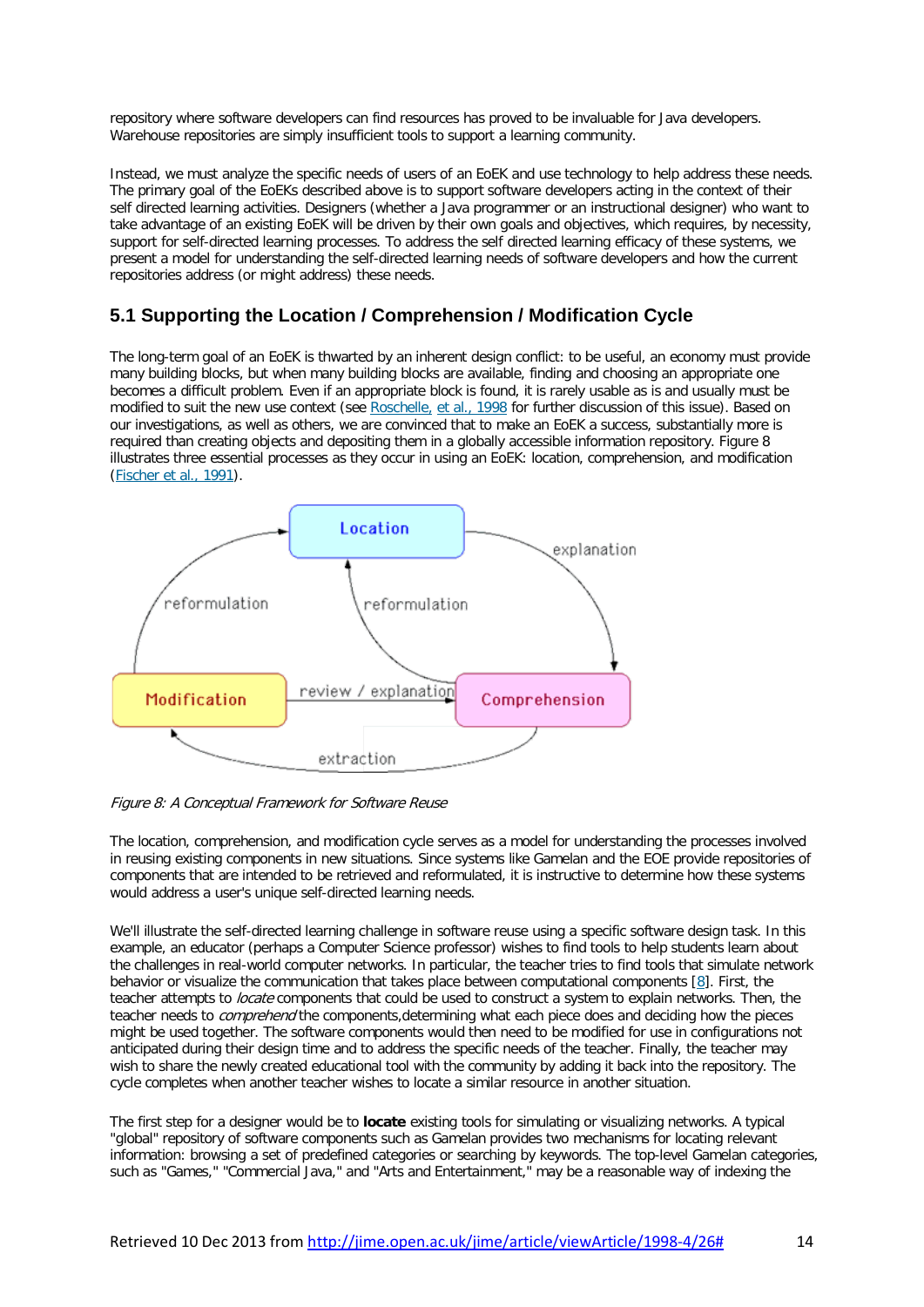whole space of possible uses of Java, but they provide little guidance about how to proceed to find a specific component such as a network simulation. A viable alternative would be to provide multiple categorization schemes that present different views for browsing. For example, a designer may browse through genres of courses (looking perhaps for other networking courses), or different kinds of applications (such as LAN management). Although more selective queries are possible, a simple query search of an encyclopedic database may not provide useful information; a keyword search for "network" and "visualization" in Gamelan returned no matches (particularly surprising because there are quite a few tools for visualizing networks). Searching for "network" and "simulation" yields a few useful resources and categories (both Java -> Networking and Communications -> Network and "General"). This example demonstrates that query mechanisms that rely exclusively on keyword matching are extremely susceptible to the vocabulary problem [\(Furnas](http://jime.open.ac.uk/jime/article/viewArticle/1998-4/26#FURNAS+LANDAUER+GOMEZ+DUMAIS(1987)) et al., 1987) common in the mismatch between a"system" model (used by a system to represent information) and "situation" model (the perspective maintained by the user in a unique situation; see section 5.2 and Kintsch [\(Kintsch,](http://jime.open.ac.uk/jime/article/viewArticle/1998-4/26#KINTSCH(1998)) 1998)). In Gamelan, the user is forced to make this association without support by manually chasing down relevant categories.

Fortunately, better solutions exist. One of our prototype systems for locating code resources [\(Fischer](http://jime.open.ac.uk/jime/article/viewArticle/1998-4/26#FISCHER+HENNINGER+REDMILES(1991)) et al., 1991) combined formal information (extracted from program source texts) and informal information (in the form of online documentation) in order to retrieve as much useful information as possible. The system also used spreading activation to help identify relevant objects and provided a mechanism for incrementally refining queries. If the system is capable of analyzing the artifact being constructed (as it is in the case in DODEs), a partial representation and a partial specification (see Figure 2) may be used as the basis for a query. The system could then return previous objects based on the state of the current design. We have developed systems that use text analysis mechanisms such as latent semantic analysis (LSA) [\(Landauer](http://jime.open.ac.uk/jime/article/viewArticle/1998-4/26#LANDAUER+DUMAIS(1997)) and Dumais, 1997) to find useful information. Ideally, a developer could type a description of the desired graph visualization system and then incrementally refine the query based on the returned results.

Once the designer finds a set of possibly relevant components, the designer must **comprehend** the retrieved resources. Annotations provided by the Gamelan staff such as "well commented," "sophisticated," "transglobal," and "Zowie!" offer little to aid comprehension. In fact, the repository stores little information about a resource other than a link to a Web page maintained by the resource contributor. It is up to the contributors to present information about the artifacts in question. Although many authors provide a page that demonstrates the functionality of a resource, usually in the form of a Java applet,these examples provided by the authors do not necessarily address the issues that the designer finds useful. It is unrealistic to assume that, with thousands of Gamelan developers, any documentation or demonstration will be written in a manner appropriate to the entire community. Instead, a developer would probably prefer a ranking of relevant resources based on features important for software reuse. The designer may use a specification component (see Figure 2) to say that modular code is more important than fast code, or perhaps that cross platform support cannot be sacrificed. The designer may browse comments created by other users that are associated with the individual components. These discussion forums would help link developers to the appropriate human contact points.

Hopefully, the designer will find a resource that is immediately relevant to the current task, such as a network simulator or visualization tool. Most likely, the developer will need to **modify** existing components such as a graph subsystem and a network statistic- gathering tool (both of which exist in Gamelan) and compose these to create a new tool. If the resource is a Java component that uses JavaBeans [\[9\]](http://jime.open.ac.uk/jime/article/viewArticle/1998-4/26#footnote-9), the standard Java component model, it would be possible to use a tool specifically designed to compose and modify these components. Most tools for composition require a significant amount of Java programming knowledge and low-level Java programming. Components that can be integrated or modified with domain-specific programming systems (see [Repenning](http://jime.open.ac.uk/jime/article/viewArticle/1998-4/26#REPENNING+IOANNIDOU+AMBACH(1998)) et al., 1998, this issue) may make the modification task much easier. Although no single tool can be ideal for every programming task, visual and domain-specific programming languages for composing larger applications from existing modules would facilitate rapid system development and prototyping without requiring large low-level code modifications. A developer may use tools to embed design decisions into the components themselves. Providing the opportunity to track the evolution of individual components would allow future developers to see the specifics of how a system evolved and why those decisions were made.

Unfortunately, traditional repositories such as Gamelan or the EOE do not really support the notion of modifying or refining an artifact. If the designer has augmented an existing network simulator, there would be no way to submit the new "deluxe simulator" and associate it with the components that were extended. There are a large number of components in Gamelan built upon each other, but the relations among these components is virtually impossible to determine. Systems such as the EOE and the Behavior Exchange have recognized the need to associate "meta-data" with every component. Right now these "meta-data" do not contain information about the relations among components, but this kind of information would be an important kind of data about components. The infrastructure for the economy can then track the usage of the new component. Associating artifacts with "meta-data" about the evolution (such as peer reviews, comments, or revision histories) would use the intricate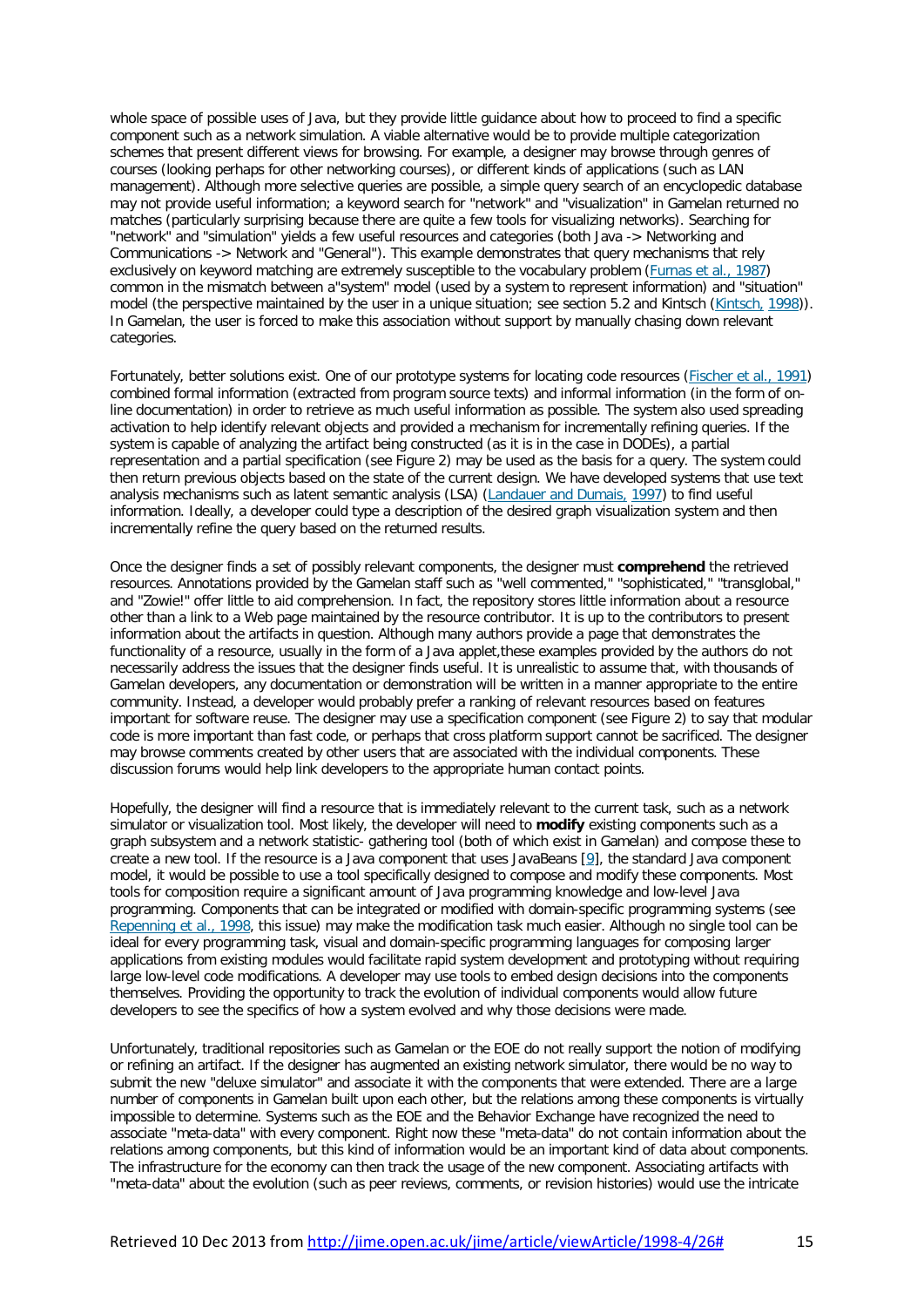relations among components and associated comments to provide richer information to locate and comprehend components.

#### **5.2 DODEs as Models for Economies of Educational Knowledge**

In this article, we have identified some basic challenges for self-directed learners interacting with EoEKs (acting primarily as designers of some artifacts). They have to cope with the following challenges in such situations; (1) they do not know about the existence of components; (2) they do not know how to access components; (3) they do not know when to use components; (4) they do not understand the results that components produce for them; and (5) they often cannot combine, adapt, and modify components according to their specific needs without further help or support.

When designers attempt to locate components for use in a new application, they approach the search task with their own individual understanding of the world and their own vocabulary. The fundamental challenge of any EoEK is to bridge the gap between a user's application goals and vocabulary (situation models) and the repository's implementation or categorization schemes (system models). DODEs address this gap by providing information spaces and computational tools targeted at specific domains, of interest to certain communities of practices. Thus, the system model of a DODE should already reflect the situation model of the user. Our previous analysis of three different repositories illustrated how more-focused repositories such as the Behavior Exchange acted more like EoEK's than general purpose repositories such as Gamelan.

As previously discussed, the lifecycle of DODE's and other open systems follows the SER model. The SER model is motivated by how large software systems, such as Emacs, Unix, and Linux, have evolved over time. In such systems, users develop new techniques and extend the functionality of the system to solve problems that were not anticipated by the system's authors (following the observation that any artifact should be useful in the expected way, but a truly great artifact lends itself to uses the original designers never expected). New releases of the system incorporate ideas and code produced by users.

Unlike these large software systems, DODEs must address an additional challenge to make the SER model feasible: whereas the people in the above-mentioned environments are computationally sophisticated, DODEs need to be extended by domain designers who are neither interested in nor trained in the(low-level) details of computational environments [\(Nardi,](http://jime.open.ac.uk/jime/article/viewArticle/1998-4/26#NARDI(1993)) 1993). Domain designers are more interested in their current task than in maintaining a knowledge base. At the same time, important knowledge is produced during daily design activities that should be captured. Rather than expect designers to spend extra time and effort to maintain the knowledge base as they design, DODEs provide tools to help designers record information quickly and without regard for how the information should be integrated into the environment. Knowledge-base integration is periodically performed during the reseeding phases by environment developers and domain designers as a collaborative activity.

One of our basic claims and assumptions is that most future EoEKs should and will have users who are more like users of DODEs than users of Linux and Gamelan. Because they are neither knowledgeable nor interested in specific programming issues, their self-directed learning activities and their own contributions will be more at the domain level than at the programming level (e.g., the target users of the EOE include teachers wishing to use and contribute new interactive technology and educational software).

Table 2 is an attempt to summarize and compare Gamelan and the EOE along these dimensions, and to derive recommendations for self-directed learning based on our work with DODEs.

|                                    | Gamelan                                                            | <b>Educational Object</b><br><b>Economy</b>            | <b>Recommendations for</b><br><b>Self-Directed Learning</b>                               |
|------------------------------------|--------------------------------------------------------------------|--------------------------------------------------------|-------------------------------------------------------------------------------------------|
| <b>Scope of</b><br>Coverage        | Encyclopedic-indexes any<br>resource related to Java<br>technology | Wide-stores Java<br>resources with<br>educational uses | Domain-specific pieces<br>classified in appropriate<br>framework for the given<br>domain. |
| <b>Target Users</b>                | Java developers                                                    | Educators / software<br>developers                     | Individuals interested in a<br>given domain                                               |
| <b>Content</b><br><b>Providers</b> | Java developers                                                    | Software developers and<br>educators                   | Members of the design<br>community                                                        |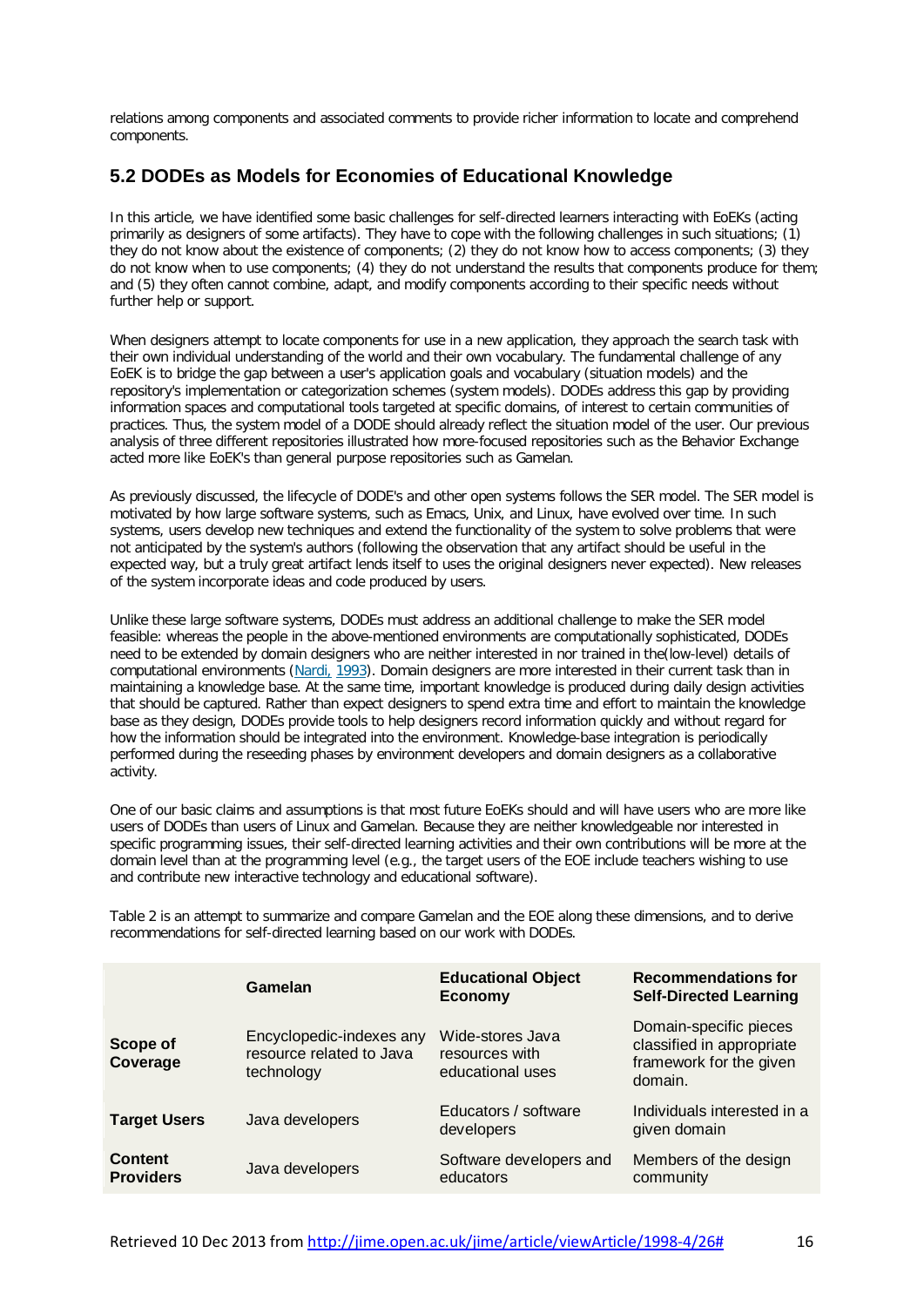| ("Teachers")                                                      |                                                                                                                                                                                                        |                                                                                                                                                                                                                                                                                  |                                                                                                                                                                                                                                                                                            |
|-------------------------------------------------------------------|--------------------------------------------------------------------------------------------------------------------------------------------------------------------------------------------------------|----------------------------------------------------------------------------------------------------------------------------------------------------------------------------------------------------------------------------------------------------------------------------------|--------------------------------------------------------------------------------------------------------------------------------------------------------------------------------------------------------------------------------------------------------------------------------------------|
| <b>Content</b><br><b>Recipients</b><br>("Learners")               | Java developers                                                                                                                                                                                        | Students (who receive<br>content from teachers)                                                                                                                                                                                                                                  | Members of the design<br>community                                                                                                                                                                                                                                                         |
| <b>When is Content</b><br><b>Generated?</b>                       | Design Time-contributors<br>submit fixed resources.<br>Self-contained<br>(completely planned)<br>pieces are regarded<br>favorably as "complete."                                                       | Design Time-current<br>objects are "finished<br>products" by the time they<br>reach repository users.<br>Many objects cannot be<br>modified.                                                                                                                                     | Design Time / Use Time-<br>Systems are built to be<br>extended. Components<br>evolve as system evolves.                                                                                                                                                                                    |
| <b>Types of</b><br><b>Artifacts</b>                               | Incorporates any relevant<br>information-commercial<br>tools, complete Java<br>applets, reusable software<br>components, tutorials,<br>etc.                                                            | Most resources are<br>complete educational<br>applets. Reusable<br>components exist but are<br>less common.                                                                                                                                                                      | Many levels of granularity,<br>fined-grained pieces,<br>component libraries, and<br>complete examples that<br>provide multiple levels for<br>modification                                                                                                                                  |
|                                                                   | Browsing-all tools are<br>placed somewhere in a<br>large, strictly hierarchical<br>space. Some items are<br>cross referenced.<br>Categories are                                                        | Browsing-one level of<br>categories (sorted by<br>educational discipline).<br>Large number of<br>resources returned at<br>once.                                                                                                                                                  | Browsing-multiple<br>domain-specific<br>hierarchies for different<br>users (i.e.,<br>educators'subject view or<br>developers' component<br>view)                                                                                                                                           |
| <b>Mechanisms for</b><br>Locating<br><b>Information</b>           | maintained by system<br>administrators.<br>Searching-component<br>descriptions (abstracts<br>created by authors) may<br>be searched by keyword.<br>Search criteria may not<br>be refined.              | Searching-numerous<br>search criteria based on<br>"meta-data," author,<br>subject area, description<br>keywords, and<br>submission date. Reviews<br>of resources may not be<br>searched. Meta-data are<br>currently not extensible.                                              | Searching-combine<br>formal (machine-derived)<br>information such as<br>usage information, code<br>relationships, language<br>keywords with informal<br>information such as<br>description and<br>discussion.                                                                              |
| <b>Mechanisms for</b><br>Compre-<br>hending<br><b>Information</b> | Gamelan staff may<br>annotate resources with<br>informative labels. Small<br>amount of resource-<br>related data stored in the<br>system. Usage<br>demonstrations must be<br>provided by contributors. | Meta-data presented for<br>all objects. Some meta-<br>data may be used for<br>further sort results, but<br>only some filters are<br>supported. Small amount<br>of resource-related data<br>stored in the system.<br>Usage demonstrations<br>must be provided by<br>contributors. | Informal and formal data<br>presented in a<br>perspective appropriate<br>for the user. Large<br>amounts of design<br>information available in<br>the system. Interactive<br>environments may<br>provide demonstration of<br>usage. Community may<br>annotate artifacts with<br>discussion. |
| <b>Mechanisms for</b><br><b>Modifying</b><br><b>Information</b>   | None. Modification history<br>of resources not captured<br>by the system.                                                                                                                              | None. Modification history<br>of objects not captured by<br>the system.                                                                                                                                                                                                          | Domain-specific<br>environments may aid<br>modification. Modification<br>history tracked to aid<br>developers and provide<br>historical perspective of<br>design decisions.                                                                                                                |

Table 2: Summary and Comparison of Systems from <sup>a</sup> Self-Directed Learning Context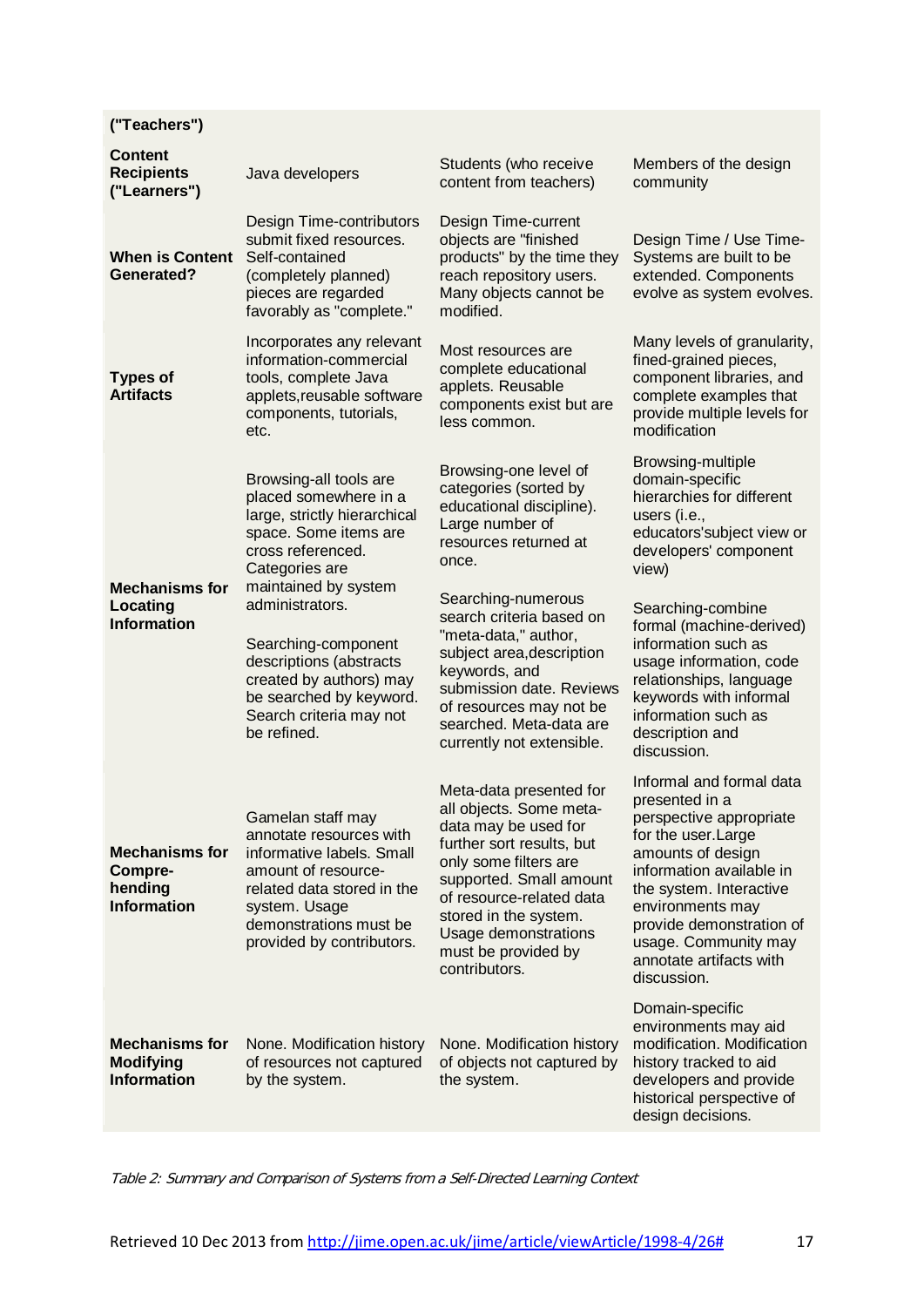### **6. Conclusions**

Industrial-age models of education and work are inadequate for preparing students to compete in a knowledgebased workplace and to be fully empowered citizens in an 'information society'. A major objective of our lifelong learning approach is to reduce the gap between school and workplace learning. When learning becomes a part of life, support for self-directed learning is a necessity.

New media and new technologies alone will not provide answers to the challenges that self-directed learning presents. When old processes are realized with new technologies, the possible benefits afforded by the new capabilities will be largely unrealized. Instead, we must rethink our basic assumptions and see how technology can be applied to best solve the fundamental problems that people encounter in actual learning situations.

Facilitating economies of educational knowledge is a promising direction that supports the needs of self-directed learners. Based on requirements for self-directed learning, we have argued that DODEs, support for the seeding, evolutionary growth and reseeding model, and support for the location,comprehension and modification cycle are necessary to create effective economies of educational knowledge. These economies must allow their designers to use them in self-directed ways, and their content must provide the components required for the creation of self-directed learning environments.

In our research we have explored fundamentally new possibilities and limitations of computational media as they complement existing media. The ongoing exploration of these issues will continue to raise important questions such as: How can sustainable environments be created for communities of practice? How can large complex information spaces be evolved over long periods of time? How can self-directed learning be facilitated and supported in its important role for making learning a part of life?

#### **Acknowledgments**

The authors would like to thank the members of the Center for LifeLong Learning and Design  $(L^3D)$  at the University of Colorado, who have made major contributions to the conceptual frameworks and systems described in this paper. The authors received important feedback from the JIME editors and reviewers to improve earlier versions of this paper. The research was supported by (1) the National Science Foundation, Grants REC-9631396 and IRI-9711951; (2) the McDonnell Foundation; (3) NYNEX Science and Technology Center, White Plains; (4) Software Research Associates, Tokyo, Japan; (5) PFU,Tokyo, Japan; and (6) Daimler-Benz Research, Ulm, Germany.

### **References**

Bruner, J. (1996). The Culture of Education. Cambridge, MA: Harvard University Press. Lotted L

Csikszentmihalyi, M. (1990). Flow: The Psychology of Optimal Experience. New York: HarperCollins Publishers. [|](http://jime.open.ac.uk/jime/article/viewArticle/1998-4/26#citation43) [cited](http://jime.open.ac.uk/jime/article/viewArticle/1998-4/26#citation43) |

Dawkins, R. (1987). The Blind Watchmaker. New York - London: W.W. Norton and Company. I [cited](http://jime.open.ac.uk/jime/article/viewArticle/1998-4/26#citation82) I

Drucker, P. F. (1994). The Age of Social Transformation. The Atlantic Monthly (November), 53-80. Leited L

Eisenberg, M. and Eisenberg, A.N. (1998) Shop Class for the Next Millenium: Education through Computer-Enriched Handicrafts. Journal of Interactive Media in Education, 98 (8). [<http://www-jime.open.ac.uk/98/8>](http://www-jime.open.ac.uk/98/8)  $\perp$ [cited](http://jime.open.ac.uk/jime/article/viewArticle/1998-4/26#citation17) |

Fischer, G. (1991). Supporting Learning on Demand with Design Environments. Paper presented at the International Conference on the Learning Sciences, Evanston, IL. Leited L

Fischer, G. (1994). *Domain-Oriented Design Environments*. Automated Software Engineering, 1(2), 177-203. [|](http://jime.open.ac.uk/jime/article/viewArticle/1998-4/26#citation61) [cited](http://jime.open.ac.uk/jime/article/viewArticle/1998-4/26#citation61) |

Fischer, G. (1998). Beyond 'Couch Potatoes': From Consumers to Designers. Paper presented at the 3rd Asia Pacific Computer Human Interaction Conference, Kanagawa, Japan. [<http://www.cs.colorado.edu/~gerhard/papers/apchi98>](http://www.cs.colorado.edu/~gerhard/papers/apchi98) | [cited](http://jime.open.ac.uk/jime/article/viewArticle/1998-4/26#citation14) |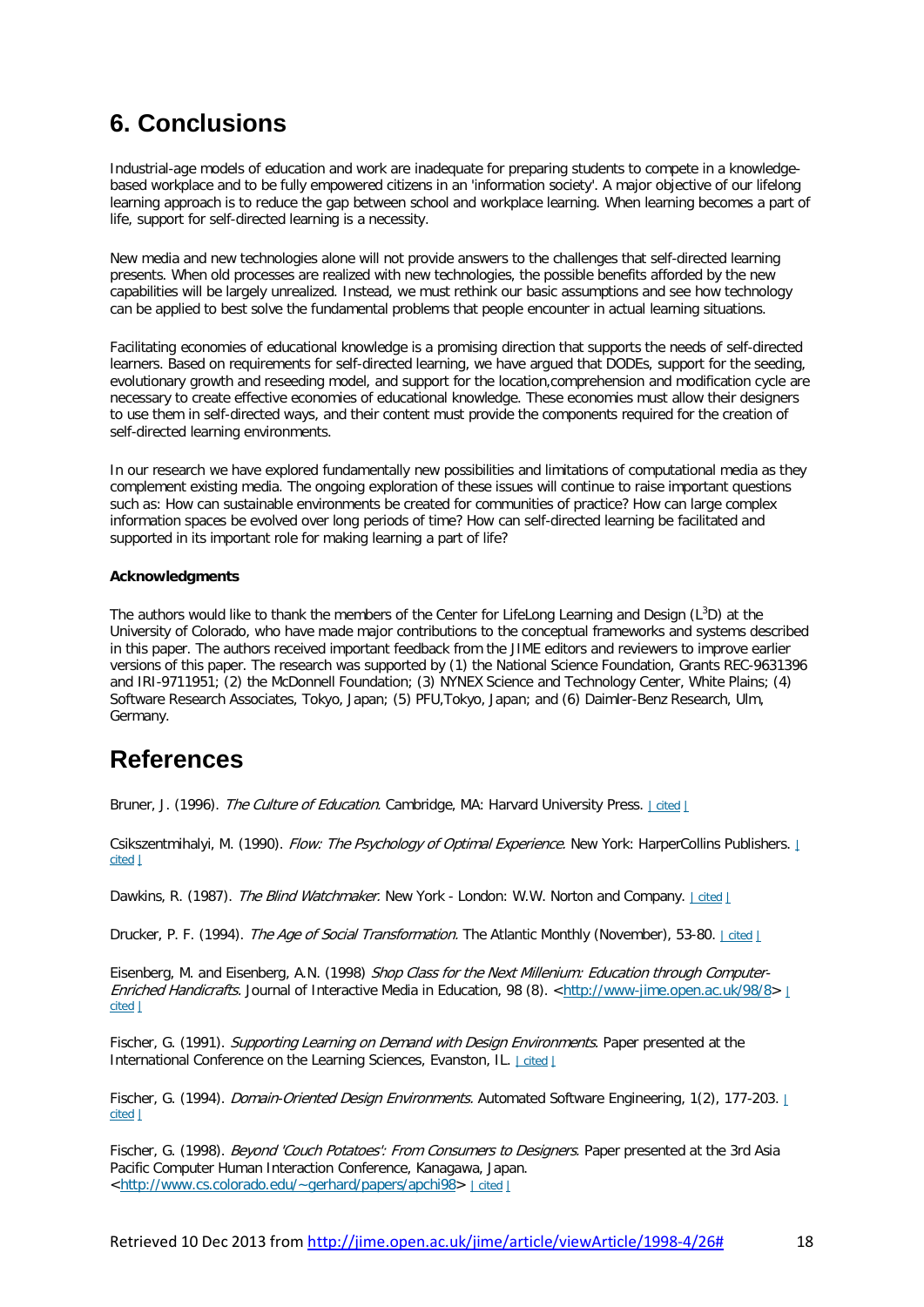Fischer, G., Girgensohn, A., Lemke, A., McCall, R., and Morch, A. (1990a). Conceptual Frameworks and Innovative System Designs for Participatory Design. Conference on Participatory Design, PDC'90, (pp. 59-81). P.O. Box 717, Palo Alto, CA 94301. | [cited](http://jime.open.ac.uk/jime/article/viewArticle/1998-4/26#citation67) |

Fischer, G., Grudin, J., Lemke, A. C., McCall, R., Ostwald, J., Reeves, B. N., and Shipman, F. (1992). Supporting Indirect, Collaborative Design with Integrated Knowledge-Based Design Environments. Human Computer Interaction, Special Issue on Computer Supported Cooperative Work, 7(3), 281-314. Leited L

Fischer, G., Henninger, S. R., and Redmiles, D. F. (1991). Cognitive Tools for Locating and Comprehending Software Objects for Reuse, Thirteenth International Conference on Software Engineering (Austin, TX), (pp. 318-328). Los Alamitos, CA: IEEE Computer Society Press.[<http://www.cs.colorado.edu/~gerhard/papers/se91>](http://www.cs.colorado.edu/~gerhard/papers/se91) [|](http://jime.open.ac.uk/jime/article/viewArticle/1998-4/26#citation103) [cited](http://jime.open.ac.uk/jime/article/viewArticle/1998-4/26#citation110) | | cited |

Fischer, G., McCall, R., Ostwald, J., Reeves, B., and Shipman, F. (1994). Seeding, Evolutionary Growth and Reseeding: Supporting Incremental Development of Design Environments. Paper presented at the Human Factors in Computing Systems (CHI'94), Boston, MA.[<http://www.cs.colorado.edu/~gerhard/papers/chi94>](http://www.cs.colorado.edu/~gerhard/papers/chi94) | [cited](http://jime.open.ac.uk/jime/article/viewArticle/1998-4/26#citation77) |

Fischer, G., and Nakakoji, K. (1994). Amplifying Designers' Creativity with Domain-Oriented Design Environments. In T. Dartnall (Ed.), Artificial Intelligence and Creativity, (pp. 343-364). The Netherlands: Kluwer Academic Publishers. Loited L

Fischer, G., Nakakoji, K., Ostwald, J., Stahl, G., and Sumner, T. (1993). Embedding Critics in Design Environments. The Knowledge Engineering Review Journal, 8(4), 285-307. | [cited](http://jime.open.ac.uk/jime/article/viewArticle/1998-4/26#citation66) | | cited | | cited | | cited |

Furnas, G. W., Landauer, T. K., Gomez, L. M., and Dumais, S. T. (1987). The Vocabulary Problem in Human-System Communication. Communications of the ACM, 30, pp. 964-971. Loited Lated L

Girgensohn, A. (1992). End-User Modifiability in Knowledge-Based Design Environments. (Ph.D. Dissertation). Dept. Computer Science, University of Colorado, Boulder, CO, U.S.A.. | [cited](http://jime.open.ac.uk/jime/article/viewArticle/1998-4/26#citation86) |

Harel, I., and Papert, S. (1991). Constructionism. Norwood, NJ: Ablex Publishing Corporation. | [cited](http://jime.open.ac.uk/jime/article/viewArticle/1998-4/26#citation13) |

Henderson, A., and Kyng, M. (1991). There's No Place Like Home: Continuing Design in Use. In J. Greenbaum and M. Kyng (Eds.), Design at Work: Cooperative Design of Computer Systems, (pp. 219-240). Hillsdale, NJ: Lawrence Erlbaum Associates, Inc. Leited L

Hirsch, E. D. (1996). The Schools We Need And Why We Don't Have Them. New York: Doubleday. | [cited](http://jime.open.ac.uk/jime/article/viewArticle/1998-4/26#citation41) |

Illich, I. (1971). *Deschooling Society*. New York: Harper and Row. | [cited](http://jime.open.ac.uk/jime/article/viewArticle/1998-4/26#citation91) | | cited |

Kintsch, W. (1998). Comprehension-A Paradigm for Cognition. Cambridge, England: Cambridge University Press. [|](http://jime.open.ac.uk/jime/article/viewArticle/1998-4/26#citation107) [cited](http://jime.open.ac.uk/jime/article/viewArticle/1998-4/26#citation107) |

Landauer, T. K. (1995). The Trouble with Computers. Cambridge, MA: MIT Press. Loited L

Landauer, T. K., and Dumais, S. T. (1997). A Solution to Plato's Problem: The Latent Semantic Analysis Theory of Acquisition, Induction, and Representation of Knowledge. Psychological Review, 104(2), 211-240. Leited L

Lave, J., and Wenger, E. (1991). Situated Learning: Legitimate Peripheral Participation. Cambridge, UK: Cambridge University Press. | [cited](http://jime.open.ac.uk/jime/article/viewArticle/1998-4/26#citation20) |

Nardi, B. A. (1993). A Small Matter of Programming. Cambridge, MA: The MIT Press. Lotted Lotted Lotted Lotted Lotted Lotted Lotted Lotted Lotted Lotted Lotted Lotted Lotted Lotted Lotted Lotted Lotted Lotted Lotted Lotted

Norman, D. A. (1993). Things That Make Us Smart. Reading, MA: Addison-Wesley Publishing Company. | [cited](http://jime.open.ac.uk/jime/article/viewArticle/1998-4/26#citation27) [|](http://jime.open.ac.uk/jime/article/viewArticle/1998-4/26#citation38) | [cited](http://jime.open.ac.uk/jime/article/viewArticle/1998-4/26#citation38) |

Papert, S. (1980). Mindstorms: Children, Computers and Powerful Ideas. New York: Basic Books. | [cited](http://jime.open.ac.uk/jime/article/viewArticle/1998-4/26#citation55) |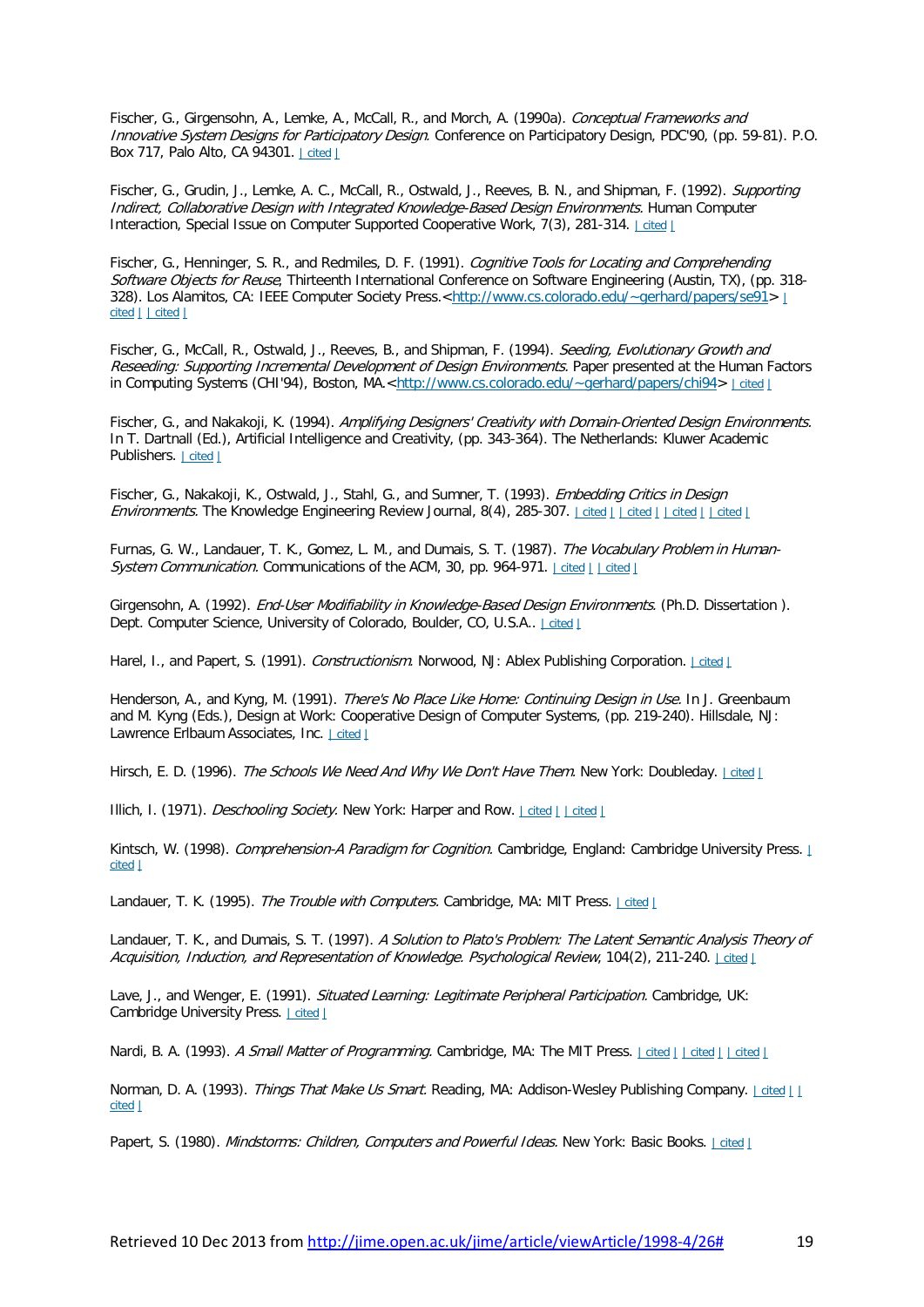Popper, K. R. (1965). Conjectures and Refutations. New York, Hagerstown, San Francisco, London: Harper and Row. Lited L

Raymond, E. S. (1998). The Cathedral and the Bazaar. < [http://earthspace.net/~esr/writings/cathedral](http://earthspace.net/~esr/writings/cathedral-bazaar/cathedral-bazaar.html)[bazaar/cathedral-bazaar.html>](http://earthspace.net/~esr/writings/cathedral-bazaar/cathedral-bazaar.html) | [cited](http://jime.open.ac.uk/jime/article/viewArticle/1998-4/26#citation89) |

Repenning, A., and Ambach, J. (1997). The Agentsheets Behavior Exchange: Supporting Social Behavior Processing. Proc. CHI 97, Conference on Human Factors in Computing Systems, Extended Abstracts, (Atlanta, Georgia), 26-27. ACM Press: NY. | [cited](http://jime.open.ac.uk/jime/article/viewArticle/1998-4/26#citation56) |

Repenning, A., Ioannidou, A. and Ambach, J. (1998). Learn to Communicate and Communicate to Learn. Journal of Interactive Media in Education, 98 (7). [<http://www-jime.open.ac.uk/98/7>](http://www-jime.open.ac.uk/98/7) | [cited](http://jime.open.ac.uk/jime/article/viewArticle/1998-4/26#citation113) | | cited | | cited | | cited | | cited |

Resnick, L. B. (1989). (Ed.), Knowing, Learning, and Instruction: Essays in Honor of Robert Glaser. Hillsdale, NJ: Lawrence Erlbaum Associates, Inc. | [cited](http://jime.open.ac.uk/jime/article/viewArticle/1998-4/26#citation7) |

Resnick, M. (1994). Turtles, Termites, and Traffic Jams. Cambridge, MA: The MIT Press. Leited L

Resnick, M. (1996). *Distributed Constructionism*. Proc. International Conference of the Learning Sciences, Chicago, IL. | [cited](http://jime.open.ac.uk/jime/article/viewArticle/1998-4/26#citation57) |

Rittel, H. (1984). Second-Generation Design Methods. In N. Cross (Ed.), Developments in Design Methodology, (pp. 317-327). New York: John Wiley and Sons. | [cited](http://jime.open.ac.uk/jime/article/viewArticle/1998-4/26#citation39) |

Ritter, S., Anderson, J., Medvedeva, O., and Cytrynowitz, M. (1998). Authoring Content in the PAT Algebra Tutor. Journal of Interactive Media in Education, 98 (9). [<http://www-jime.open.ac.uk/98/9>](http://www-jime.open.ac.uk/98/9) | [cited](http://jime.open.ac.uk/jime/article/viewArticle/1998-4/26#citation33) |

Roschelle, J., Kaput, J. Stroup, W. and Kahn, T. M. (1998). Scaleable Integration of Educational Software: Exploring The Promise of Component Architectures. Journal of Interactive Media in Education, 98 (6). [<http://www-jime.open.ac.uk/98/6>](http://www-jime.open.ac.uk/98/6) | [cited](http://jime.open.ac.uk/jime/article/viewArticle/1998-4/26#citation102) |

Schön, D. A. (1983). The Reflective Practitioner: How Professionals Think in Action. New York: Basic Books. I [cited](http://jime.open.ac.uk/jime/article/viewArticle/1998-4/26#citation26)  $\perp$ 

Simon, H. A. (1996). The Sciences of the Artificial, 3rd edition. Cambridge, MA: The MIT Press. | [cited](http://jime.open.ac.uk/jime/article/viewArticle/1998-4/26#citation76) |

Spohrer, J., Sumner, T. and Buckingham Shum, S. (1998). Educational Authoring Tools and the Educational Object Economy: Introduction to this Special Issue from the East/West Group. Journal of Interactive Media in Education, 98 (10). [<http://www-jime.open.ac.uk/98/10>](http://www-jime.open.ac.uk/98/10) | [cited](http://jime.open.ac.uk/jime/article/viewArticle/1998-4/26#citation5) |

Stefik, M. (1995). *Introduction to Knowledge Systems*. San Francisco, Calif: Morgan Kaufmann Publishers. | [cited](http://jime.open.ac.uk/jime/article/viewArticle/1998-4/26#citation73) |

Suchman, L. A. (1987). Plans and Situated Actions. Cambridge, UK: Cambridge University Press. | [cited](http://jime.open.ac.uk/jime/article/viewArticle/1998-4/26#citation21) |

Sumner, T. (1995). *Designers and Their Tools: Computer Support for Domain Construction*. Unpublished Ph.D., Department of Computer Science, University of Colorado at Boulder, Boulder, CO. | [cited](http://jime.open.ac.uk/jime/article/viewArticle/1998-4/26#citation68) |

Sumner, T., Bonnardel, N., and Kallak, B. H. (1997). The Cognitive Ergonomics of Knowledge-Based Design Support Systems. Proc. CHI 97, Conference on Human Factors in Computing Systems, (Atlanta, Georgia). ACM Press: NY. | [cited](http://jime.open.ac.uk/jime/article/viewArticle/1998-4/26#citation31) |

Wenger, E. (1987). Artificial Intelligence and Tutoring Systems: Computational and Cognitive Approaches to the Communication of Knowledge. Los Altos, CA: Morgan Kaufmann Publishers, Inc. Leited Leited L

Footnotes and URLs

[1] WebNet is a prototype DODE for Local Area Network (LAN) design [<http://www.cs.colorado.edu/~gerry/WebNet/site/webnet.htm>](http://www.cs.colorado.edu/~gerry/WebNet/site/webnet.htm)